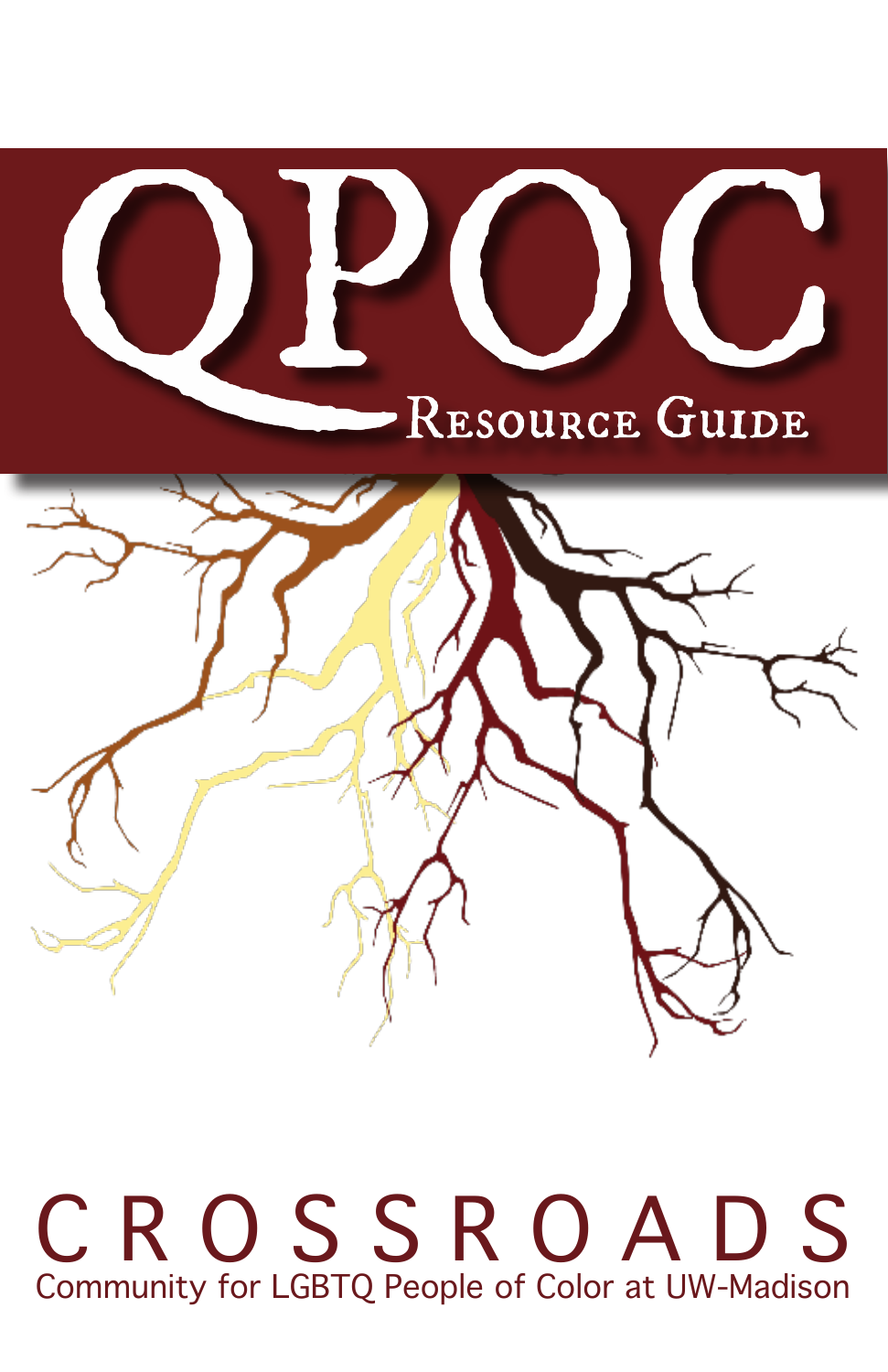# *About the Queer People of Color (QPOC)***Resource***Guide*

This guide was created by the Crossroads Initiative, a collaboration between the Multicultural Student Center and LGBT Campus Center at the University of Wisconsin-Madison. We have compiled reference lists that highlight books, articles, movies, organizations, and websites & blogs that feature the experiences of queer people of color (QPOC) . By no means are these lists comprehensive; they are simply a starting point for identifying QPOC resources. This guide and the materials within it do not necessarily constitute or imply its endorsement, recommendations, or favoring by the University of Wisconsin-Madison.

Please visit our websites for a more extensive list of resources. If you would like to contribute to this guide, please feel free to submit your additions to:

**Sheltreese McCoy**, Crossroads Coordinator

University of Wisconsin - Madison 716 Langdon Street 123 Red Gym Madison, WI 53706 sheltreese.mccoy@wisc.edu msc.wisc.edu/crossroads facebook.com/universityofwisconsincrossroads

# *Table of Contents*

## *DISCLAIMER:*

*The opinions and views expressed in this resource guide do not necessarily reflect the opinions or views of the University of Wisconsin-Madison and do not constitute or imply its endorsement, recommendations or favoring of these organizations or individuals.*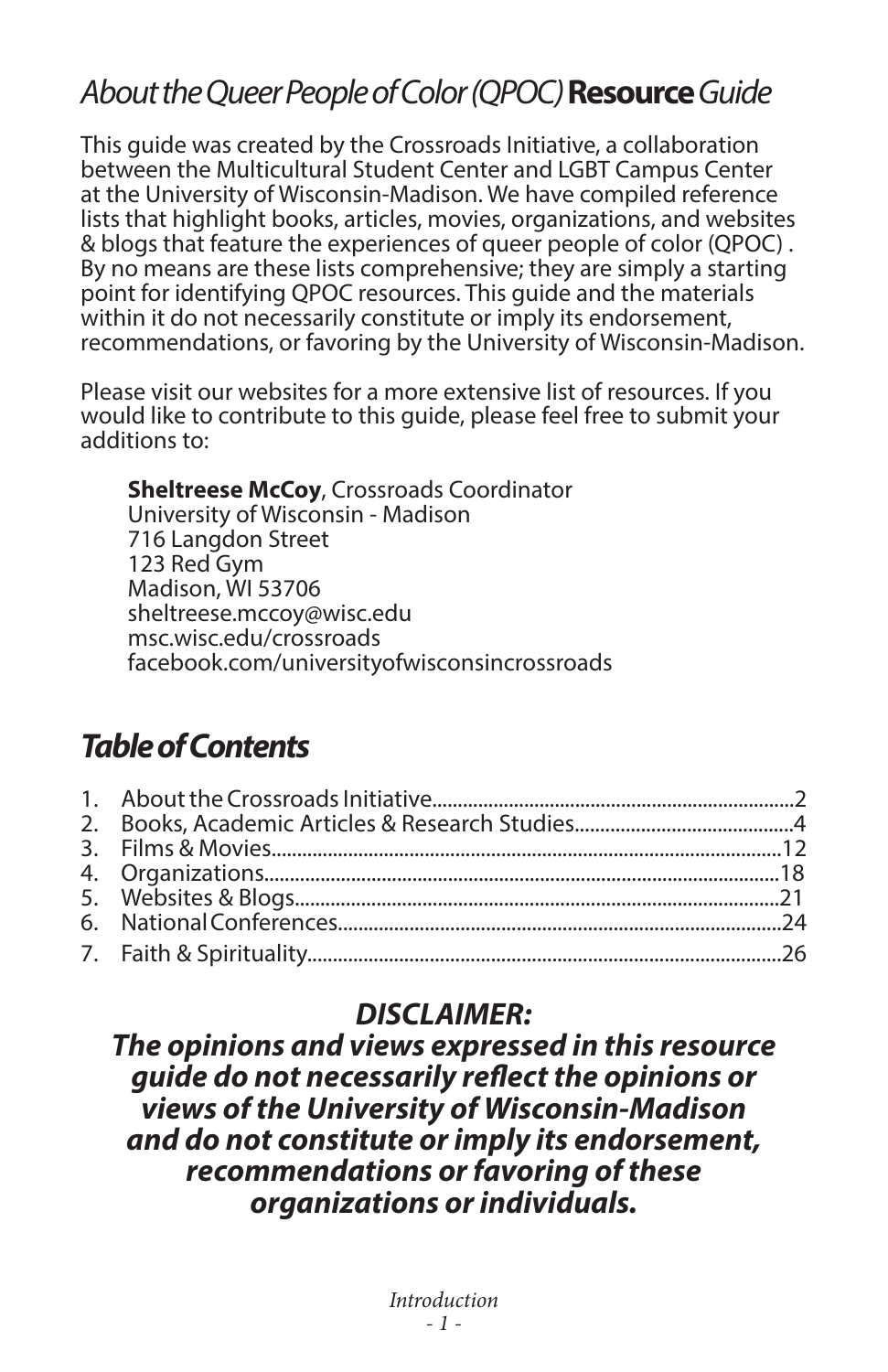

# *About the* **Crossroads***Initiative*

Crossroads is a community for LGBTQ students of color. The initiative is a "Uniquely Wisconsin" approach to addressing the intersectional realities of our students' lives. This initiative, at the University of Wisconsin- Madison, bridges together the work of both the Multicultural Student Center and the Lesbian Gay Bisexual and Transgender Campus Center to address the needs of students living in the intersections of race, sexuality, gender, and other layers of identity. The Crossroads Initiative aims to:

# **Support***students in being their whole selves.*  **Develop***the leadership capacities of LGBTQ people of color.*  **Foster***cross-community allyship.*

### *Sample Programs & Resources offered by Crossroads:*

- **1. Reel to Real** A series of film screening events and talk backs featuring queer people of color.
- **2. Rooted Discussion Group** Bi-weekly discussion group.
- **3. Potlucks** Social events featuring home cooked food to bring together students, faculty and staff.
- **4. Web 2.0**  Social media and web resources.
- **5. Student Advising** One on one advising.
- **6. Trainings and Workshops** Leadership building opportunities.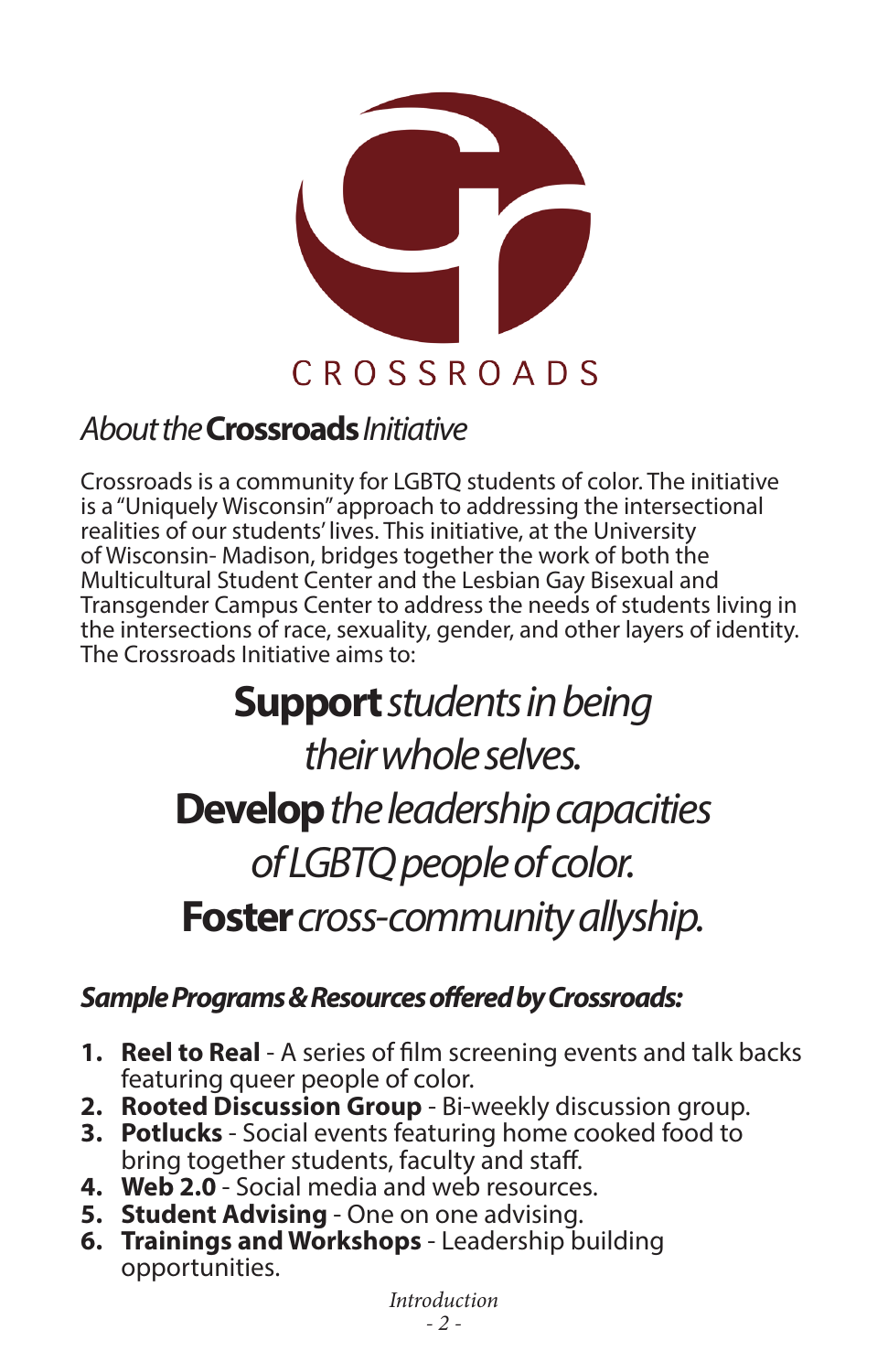# *In our* **Students** *words...*

"Having Crossroads at UW Madison has provided me with a space where I can finally feel comfortable and relaxed discussing issues that I face being a queer person of color. It also provides me with lots of laughs and opportunities to connect with queer leaders of color outside of the university."

#### *- Matt, University of Wisconsin-Madison Student*

"For me, Crossroads is the moment when I began to embrace my sexuality in a social manner. Before I came to Madison I had never sought out social support from Queer people. I was determined to change this when I came to Madison. When I came to the LGBT Welcome event at Union South at the beginning of the semester and met Treese, I felt so safe and encouraged by her and the other QPOC people at the event. Crossroads for me is the only social space in this city where I feel like I can be myself. It has been a space where I can receive validation for some of my experiences as a gay man of color generally and as a gay man of color in Madison. Crossroads has been a space for unfettered intellectual growth. There is no pretense in that space. I do not have to step lightly in that space. Lastly, through Crossroads I have met so many people who I believe will become lifelong friends."

#### *- Cort, University of Wisconsin-Madison Student*

"Being able to work on the Crossroads initiative has given me livelihood. It is something that I have become passionate about and has honestly given me a reason to wake up in the morning. It has allowed me to connect with other individuals who identify as a queer person of color. It provides a space for people to make deep connections on an otherwise isolating campus."

#### - *Eric, University of Wisconsin-Madison Student*

"For me, Crossroads is a "center" through which I have gained solid perspective. In fact, I found it to be a space where the complex perspectives-- of under-represented and minoritarian people-- stand as politically-charged acts. I found that what I value most is the sensational love, personal stories, conscious-raising and queer of color recognition, that can be hard to find elsewhere. Crossroads has been the space where I feel most at "home" in a place that feels strange, backwards and out of touch. To me, our social gatherings become "coming home parties," where I can be in solidarity and build kinship. It taught me that I can be—both in academia, but "not of it." In that I am reminded--as an academic-- that a valid and viable politics of the inside must always be reflective of the elsewhere, outside."

#### *- Cherod, University of Wisconsin-Madison Student*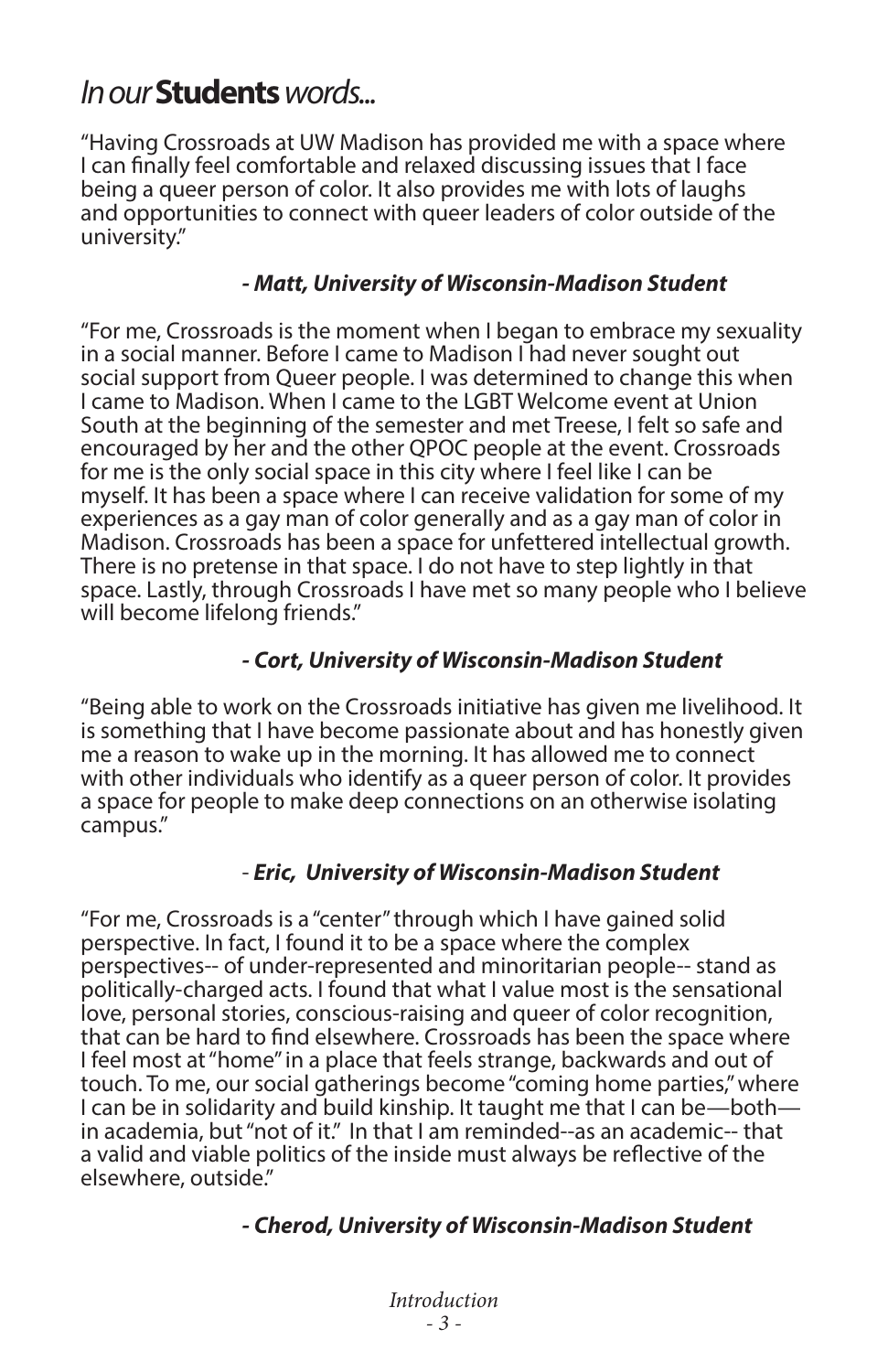# *Books, Academic Articles & Research Studies*

*The following readings are by, for, or about queer people of color. This is not a full and complete listing, our resource library is always growing. If you would like to submit a resource to the list, please contact Crossroads Coordinator Sheltreese McCoy, sheltreese.mccoy@wisc.edu.*

#### *Appropriating Blackness: Performance and the Politics of Authenticity*

Author: E. Patrick Johnson (Duke University Press, 2003). Performance artist and scholar E. Patrick Johnson's provocative study examines how blackness is appropriated and performed—toward widely divergent ends—both within and outside African American culture.

*Beautiful Bottom, Beautiful Shame: Where "Black" Meets "Queer",* Author: Kathryn Bond Stockton (Duke University Press Books, 2006). Shame, Kathryn Bond Stockton argues in *Beautiful Bottom, Beautiful Shame*, has often been a meeting place for the signs "black" and "queer" and for black and queer people—overlapping groups who have been publicly marked as degraded and debased.

#### *Changing Ones: Third and Fourth Genders in Native North America,*

Author: Will Roscoe (Palagrave Macmillian, 2000). Gender diversity—in the form of third and fourth gender roles—is one of the most common and least understood features of native North America. Such roles have been documented in over 150 tribes throughout the continent.

*Contested Issues in Student Affairs: Diverse Perspectives and Respectful Dialogue,* Editors: Peter Mark Magolda and Marcia B. Baxter Magolda (Stylus Publishing, 2011). Contested Issues in Student Affairs augments traditional introductory handbooks that focus on functional areas (e.g., residence life, career services) and organizational issues.

*Crip Theory: Cultural Signs of Queerness and Disability***,** Author: Robert McRuer (NYU Press Academic, 2006). Both disability studies and queer theory are centrally concerned with how bodies, pleasures, and identities are represented as "normal" or as abject, but Crip Theory is the first book to analyze thoroughly the ways in which these interdisciplinary fields inform each other.

*Culture centers in higher education: Perspectives on identity, theory, and practice*, Editor: Dr. Lori Patton (Stylus Publishing, 2010). This book offers the historic background to their establishment and development, considers the circumstances that led to their creation, examines the roles they play on campus, explores their impact on retention and campus climate, and provides guidelines for their management in the light of current issues and future directions.

*Cultural Erotics in Cuban America,* Author: Ricardo L. Ortíz (University of Minnesota Press, 2007). Ricardo L. Ortíz addresses the question of Cuban-American diaspora and cultural identity by exploring the practices in such U.S. cities as Los Angeles, Chicago, and New York. Highlighting various forms of cultural expression, Cultural Erotics in Cuban America traces underrepresented communities responses to the threat of cultural disappearance in a hegemonic U.S. culture.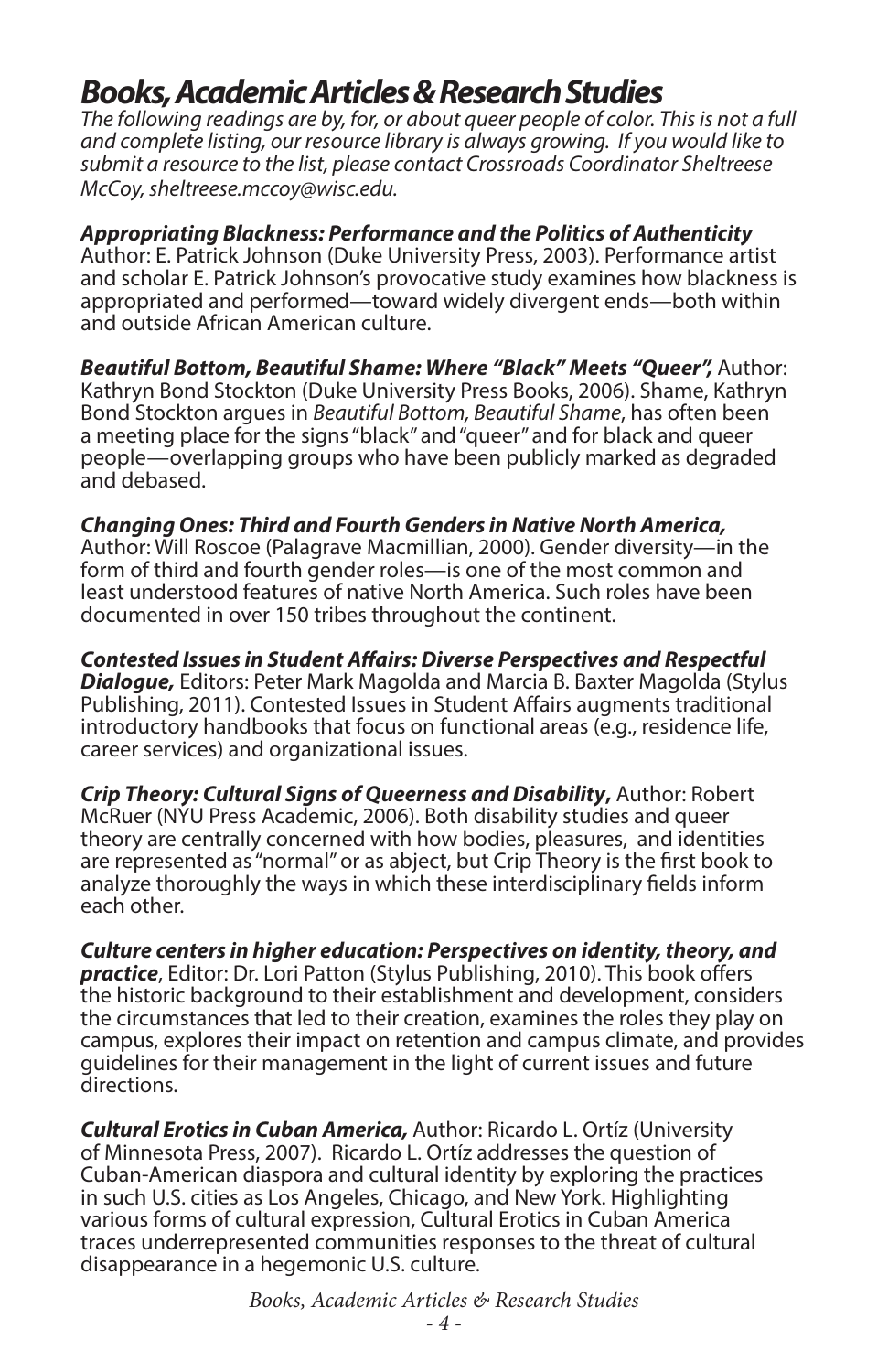*Desiring Arabs,* Author: Joseph A. Massad (University of Chicago Press, 2007). In the past, Westerners viewed the Arab world as licentious, and Western intolerance of sex led them to brand Arabs as decadent; but as Western society became more sexually open, the supposedly prudish Arabs soon became viewed as backward. Rather than focusing exclusively on how these views developed in the West, in Desiring Arabs Joseph A. Massad reveals the history of how Arabs represented their own sexual desires.

*Disidentifications: Queers of Color and The Performance of Politics,* Author: Jose Esteban Muñoz (University of Minnesota Press, 1999). There is more to identity than identifying with one's culture or standing solidly against it. José Esteban Muñoz looks at how those outside the racial and sexual mainstream negotiate majority culture—not by aligning themselves with or against exclusionary works but rather by transforming these works for their own cultural purposes.

*Gay Hegemony/Latino Homosexualities,* Author: Manolo Guzmán (Routledge, 2005). The book argues that gayness is a social formation structured by the racial distinction between blackness and whiteness in the United States and that, as such, the formation gayness is not racially or nationally innocent. Thus, Latinidad, thoroughly shaped by mythologies of racial syncretism, provides a perfect contrast in teasing out the racial undergirding of American gayness.

*Global Divas: Filipino Gay Men in the Diaspora*, Author: Martin Manalansan IV (Duke University Press, 2003). A vivid ethnography of the global and transnational dimensions of gay identity as lived by Filipino immigrants in New York City, Global Divas challenges beliefs about the progressive development of a gay world and the eventual assimilation of all queer folks into gay modernity.

*Impossible Desires: Queer Diasporas and South Asian Public Cultures,*

Author: Gayatri Gopinath (Duke University Press, 2005). By bringing queer theory to bear on ideas of diaspora, Gayatri Gopinath focuses on queer female diasporic subjectivity, Gopinath develops a theory of diaspora apart from the logic of blood, authenticity, and patrilineal descent that she argues invariably forms the core of conventional formulations.

*Q & A: Queer in Asian America,* Editors: David L. Eng and Alice Y. Hom (Temple University Press, 1998). The writers, activists, essayists, and artists who contribute to this volume consider how Asian-American racial identity and queer sexuality interconnect in mutually shaping and complicating ways.

*Queer Latinidad: Identity Practices, Discursive Spaces,* Author: Juana María Rodríguez (NYU Press, 2003). According to the 2000 census, Latinos/as have become the largest ethnic minority group in the United States. Mainstream news and in popular culture suggest a Latin Explosion at center stage, yet the topic of queer identity in relation to Latin@ America remains under examined.

*Queer Latino Testimonio, Keith Haring, and Juanito Xtravaganza: Hard Tails,* Author: Arnaldo Cruz-Malavé (Palgrave Macmillan, 2007). The story of a Latino runaway youth who ends up homeless in the streets of New York in the late 70s and partners the 1980s Pop artist Keith Haring during some of the most productive years of his brief life, as told to the author and retold by him. *Books, Academic Articles & Research Studies*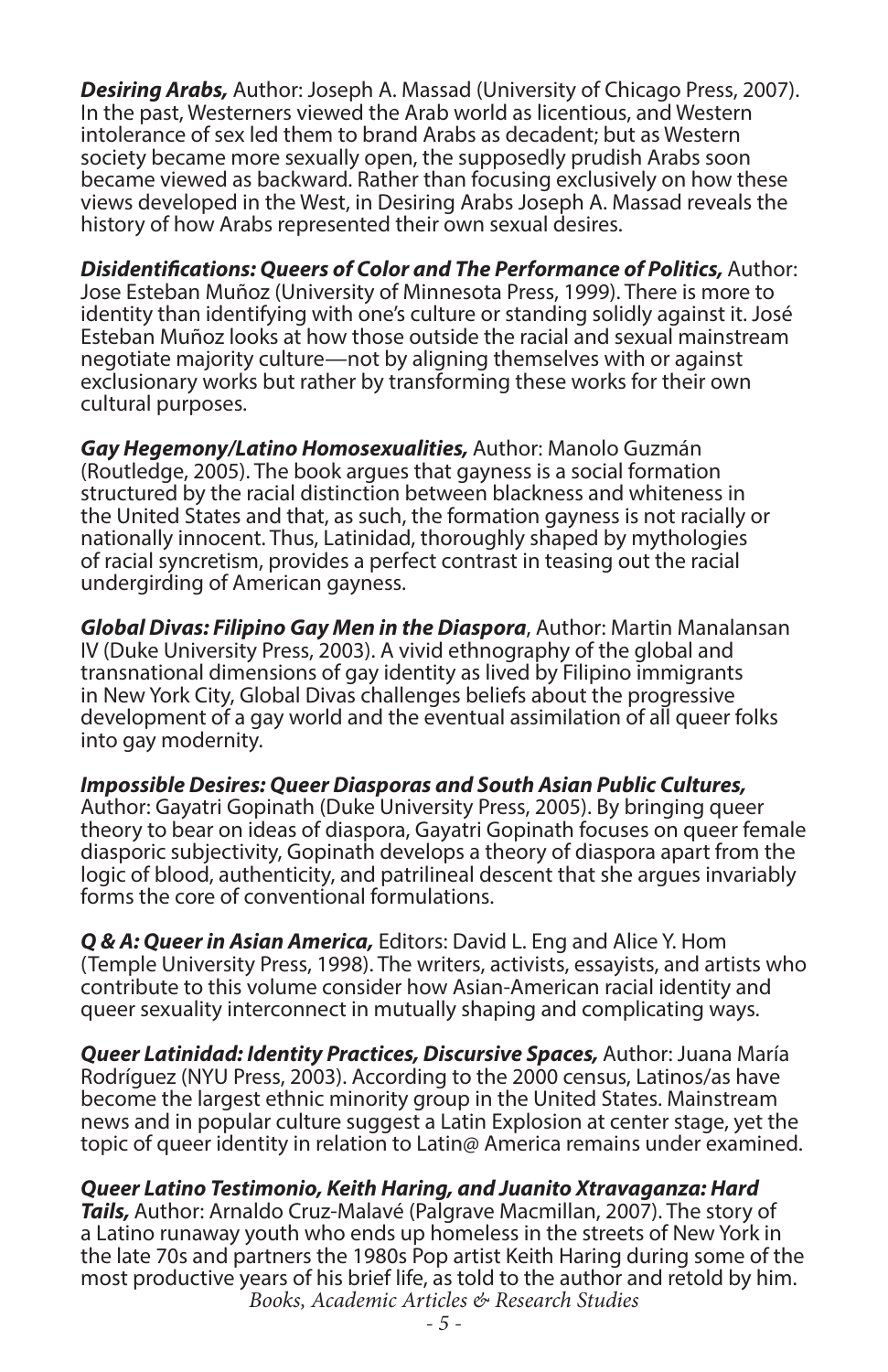*Queer Nations: Marginal Sexualities in the Mahgreb,* Author: Jarrod Hayes (University of Chicago Press, 2000). In this incisive postcolonial study, Jarrod Hayes uses literary analysis to examine how Francophone novelists from the Maghreb engaged in a diametric nation-building project.

*Queer Race: Cultural Interventions in the Racial Politics of Queer Theory,* Author: Ian Barnard (Peter Lang International Academic Publishers, 2004). One of the first extended and theoretically informed investigations of queer theory's racial inscription, Queer Race understands race as inextricably sexualized, as sexuality is always racially marked. The book critically explores intellectual and political deployments of the term "queer", gay pornographic videos about South Africa, contemporary literary representations of interracial gay desire, the writings of Gloria Anzaldúa, and Jeffrey Dahmer's criminal trial.

*Queering Mestizaje: Transculturation and Performance,* Author: Alicia Arrizón (University of Michigan Press, 2006). Queering Mestizaje employs theories of postcolonial cultural studies (including performance studies, queer and feminist theory) to examine the notion of mestizaje—the mixing of races, and specifically indigenous peoples, with European colonizers—and how this phenomenon manifests itself in three geographically diverse spaces: the United States, Latin America, and the Philippines.

*Red on Red: Native American Literary Separatism*, Author: Craig Womack, University of Minnesota Press; 1ist Edition (1999). In an unconventional and piercingly humorous appeal, Womack creates a dialogue between essays on Native literature and fictional letters from Creek characters who comment on the essays. Through this conceit, Womack demonstrates an alternative approach to American Indian literature, with the letters serving as a "Creek chorus" that offers answers to the questions raised in his more traditional essays. Topics range from a comparison of contemporary oral versions of Creek stories and the translations of those stories dating back to the early twentieth century, to a queer reading of Cherokee author Lynn Riggs's play The Cherokee Night.

*Some of Us Did Not Die,* Author: June Jordan (Basic Civitas Books, 2009). Some of Us Did Not Die brings together a rich sampling of the late poet June Jordan's prose writings. The essays in this collection, which include her last writings and span the length of her extraordinary career, reveal Jordan as an incisive analyst of the personal and public costs of remaining committed to the ideal and practice of democracy.

*Social Justice Sexuality Project*, The Social Justice Sexuality Project is one of the largest ever national surveys of Black, Latina/o, and Asian and Pacific Islander, and multiracial lesbian, gay, bisexual, and transgender (LGBT) people. With over 5,000 respondents, the final sample includes respondents from all 50 states; Washington, DC, and Puerto Rico; in rural and suburban areas, in addition to large urban areas; and from a variety of ages, racial/ethnic identities, sexual orientations, and gender identities. http://www.socialjusticesexuality.com/

**Take Out: Queer Writing from Asian Pacific America**, Eds. Quang Bao and Hanya Yanagihara. Showcasing new work, Take Out captures the freshness of contemporary expressive culture in queer Asian Pacific America. It brings together established and emerging artists to define their personal and *Books, Academic Articles & Research Studies*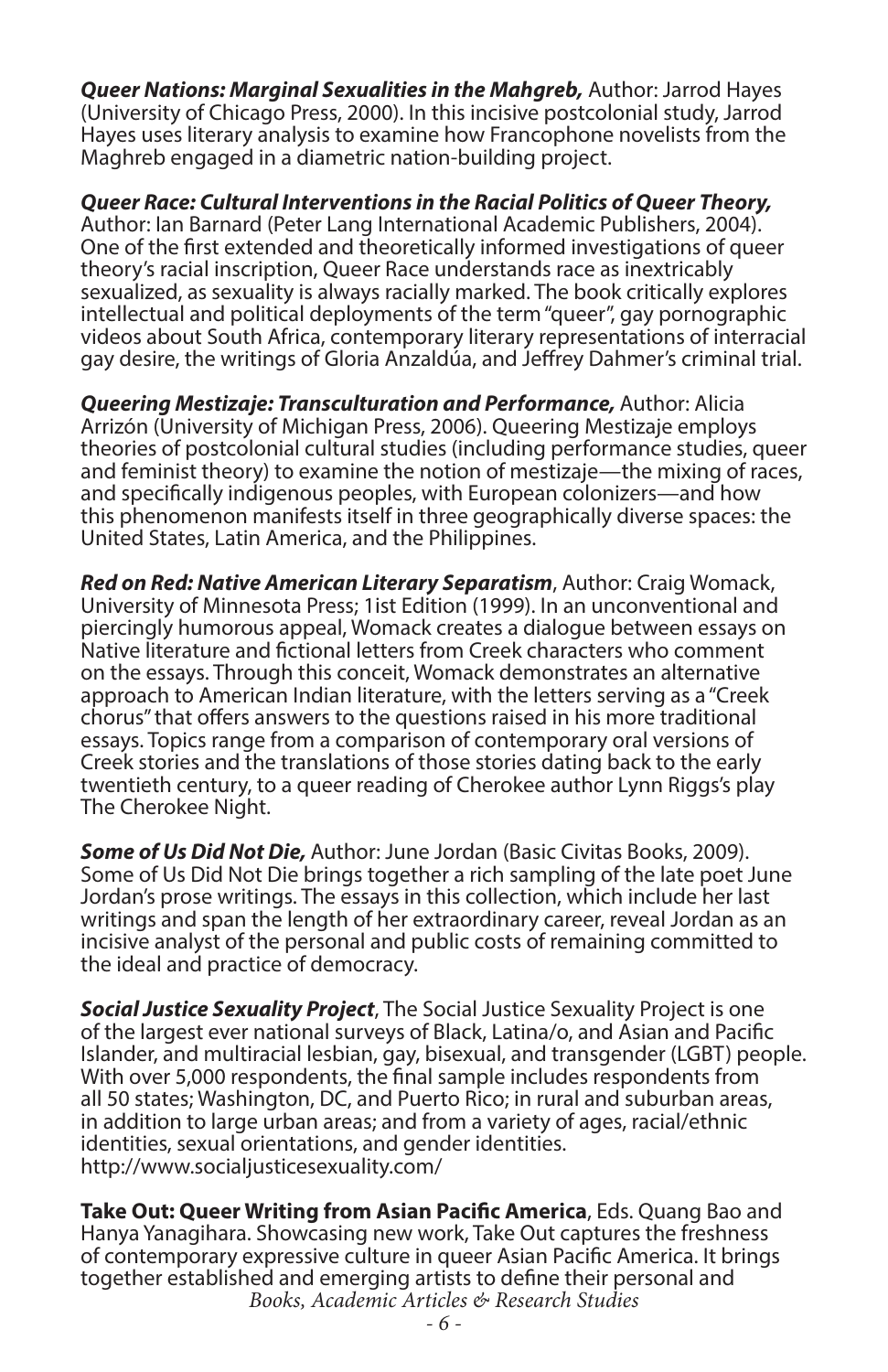collective vision as gays and lesbians. The visual, literary, and performance works in this anthology probe a variety of topics —inter-generational relationships, domesticity, pop culture, camp, Hollywood, fairy tales, and Asia.

**Terrorist Assemblages: Homonationalism in Queer Times**, Author: Jasbir Puar, Duke University Book Press (2007). Jasbir K. Puar argues that configurations of sexuality, race, gender, nation, class, and ethnicity are realigning in relation to contemporary forces of securitization, counterterrorism, and nationalism. She examines how liberal politics incorporate certain queer subjects into the fold of the nation-state, through developments including the legal recognition inherent in the overturning of anti-sodomy laws and the proliferation of more mainstream representation. These incorporations have shifted many queers from their construction as figures of death (via the AIDS epidemic) to subjects tied to ideas of life and productivity (gay marriage and reproductive kinship).

*That's So Gay!: Microagressions and the Lesbian Gay Bisexual, and Transgender Community,* Author: Kevin Nadal (American Psychological Association, 2013). A thought-provoking review of the literature on discrimination and microaggressions toward LGBT people.

**The Feeling of Kinship: Queer Liberalism and the Racialization of Intimacy**, Author: David L. Eng, Duke University Book Press (2010). David L. Eng investigates the emergence of "queer liberalism"—the empowerment of certain gays and lesbians in the United States, economically through an increasingly visible and mass-mediated queer consumer lifestyle, and politically through the legal protection of rights to privacy and intimacy. Eng argues that in our "colorblind" age the emergence of queer liberalism is a particular incarnation of liberal freedom and progress, one constituted by both the racialization of intimacy and the forgetting of race. Through a startling reading of Lawrence v. Texas, the landmark legal decision overturning Texas's antisodomy statute, Eng reveals how the ghosts of miscegenation haunt both Lawrence and the advent of queer liberalism.

*The Zuni Man-Woman,* Author: Will Roscoe (University of New Mexico Press, 1992). The Zuni Man-Woman explores a fascinating Native American tradition that until recently has been almost entirely overlooked—the role of the berdache or two spirit (a term preferred by many contemporary native people), a status that once existed in tribes throughout native North America.

*Tropics of Desire: Interventions from Queer Latin/o America,* Author: José Quiroga (NYU Press reference, 2000). From its sweaty beats to the pulsating music on the streets, Latin@ America is perceived in the United States as the land of heat, the toy store for Western sex. It is the territory of magical fantasy and of revolutionary threat, where topography is the travel guide of desire, directing imperial voyeurs to the exhibition of the flesh.

*Unruly Immigrants: Rights, Activism, and Transnational South Asian Politics in the United States,* Author: Monish Das Gupta (Duke University Press Books, 2006). Das Gupta offers an ethnography of seven South Asian organizations in the northeastern United States, looking at their development and politics as well as the conflicts that have emerged within the groups over questions of sexual, class, and political identities.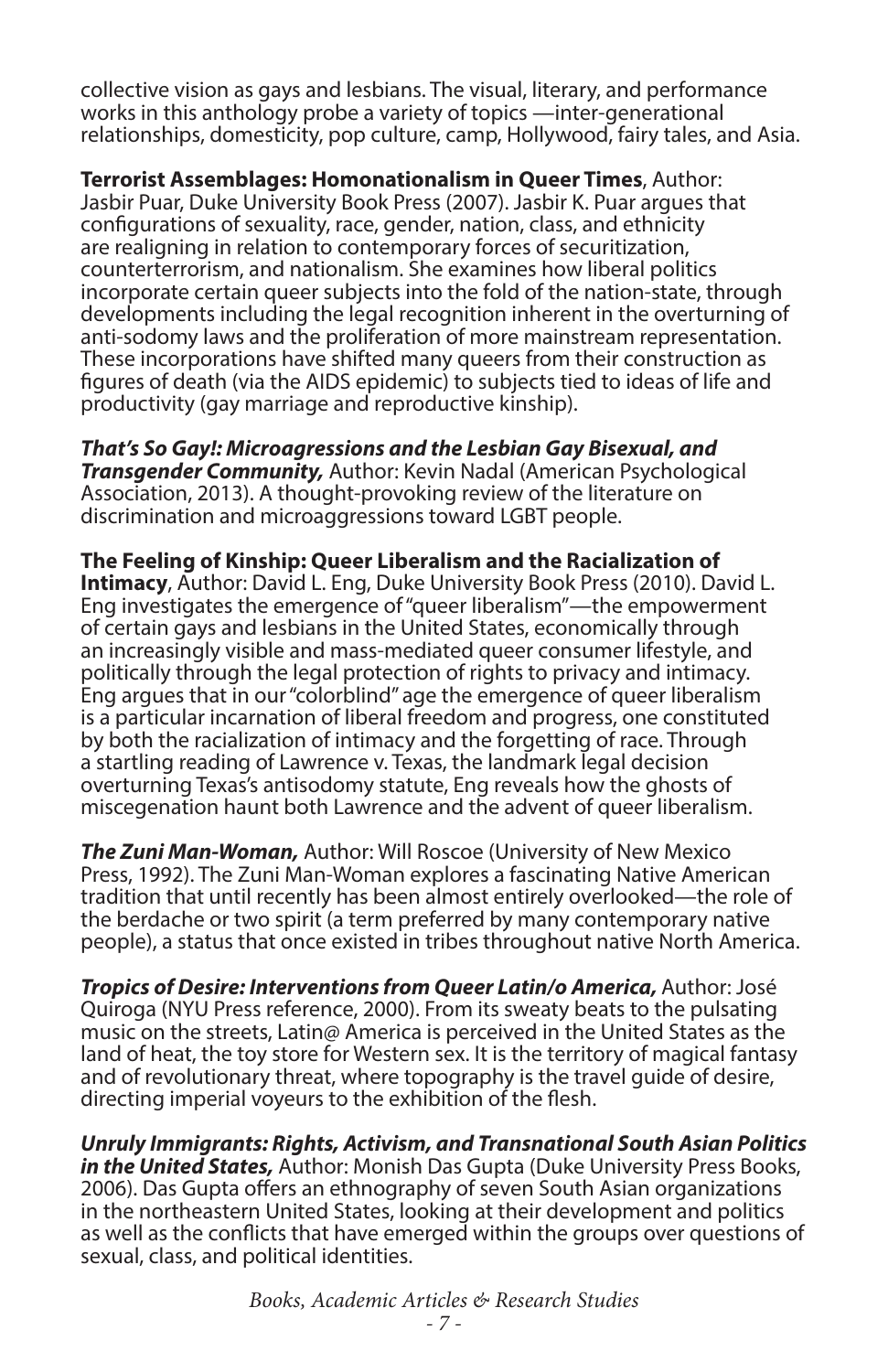*Virtual Equality: The Mainstreaming of Gay and Lesbian Liberation,* Author: Urvashi Vaid (Anchor, 1996). Since the decade to lift the ban on gays in the military, the emergence of gay conservatives, and the onslaught of anti-gay initiatives across America, the gay and lesbian community has been asking itself tough questions: Where should the movement go? What do we want?

*Why I Hate Abercrombie and Fitch: Essays on Race and Sexuality*, Author: Dwight McBride, NYU Press (2005). Why hate Abercrombie? In a world rife with human cruelty and oppression, why waste your scorn on a popular clothing retailer? The rationale, Dwight A. McBride argues, lies in "the banality of evil," or the quiet way discriminatory hiring practices and racist ad campaigns seep into and reflect malevolent undertones in American culture. McBride maintains that issues of race and sexuality are often subtle and always messy, and his compelling new book does not offer simple answers. Instead, in a collection of essays about such diverse topics as biased marketing strategies, black gay media representations, the role of African American studies in higher education, gay personal ads, and pornography, he offers the evolving insights of one black gay male scholar.

*With Her Machete in Her Hand: Reading Chicana Lesbians,* Author: Catrióna Rueda-Esquibel (University of Texas Press, 2009). Esquibel starts from the premise that Chicana/o communities, theories, and feminisms cannot be fully understood without taking account of the perspectives and experiences of Chicana lesbians. She engages in close readings of works centered around the following themes: La Llorona, the Aztec Princess, Sor Juana Inés de la Cruz, girlhood friendships, rural communities and history, and Chicana activism.

*Women with Mustaches and Men without Beards: Gender and Sexual Anxieties of Iranian Modernity,* Author: Afsaneh Najmabadi (University of California Press, 2005). Drawing from a rich array of visual and literary material from nineteenth-century Iran, this groundbreaking book rereads and rewrites the history of Iranian modernity through the lens of gender and sexuality. Najmabadi provides a compelling demonstration of the centrality of gender and sexuality to the shaping of modern culture and politics in Iran.

Jasbir K. Puar, "Monster, Terrorist, Fag: The War on Terrorism and the Production of Docile Patriots," Social Text 72 (Volume 20, Number 3), Fall 2002, pp. 117-48.

Naber, Nadine. "Arab American Femininities: Beyond Arab Virgin/ American(ized) Whore," Feminist Studies [College Park] 32.1 (Spring 2006): 87-111.

David L. Eng, Judith Halberstam, and José Esteban Muñoz, eds., Special Issue of Social Text:"What's Queer about Queer Studies Now?" (#84/85) (October 2005)

"Queer Puerto Rican Sexualities." Special Issue of CENTRO: Journal of the Center for Puerto Rican Studies

#### **FICTION**

*Book of Salt: A Novel,* Author: Monique Truong (Houghton Mifflin Harcourt, 2004). In Paris, in 1934, Bình has accompanied his employers, Gertrude Stein *Books, Academic Articles & Research Studies*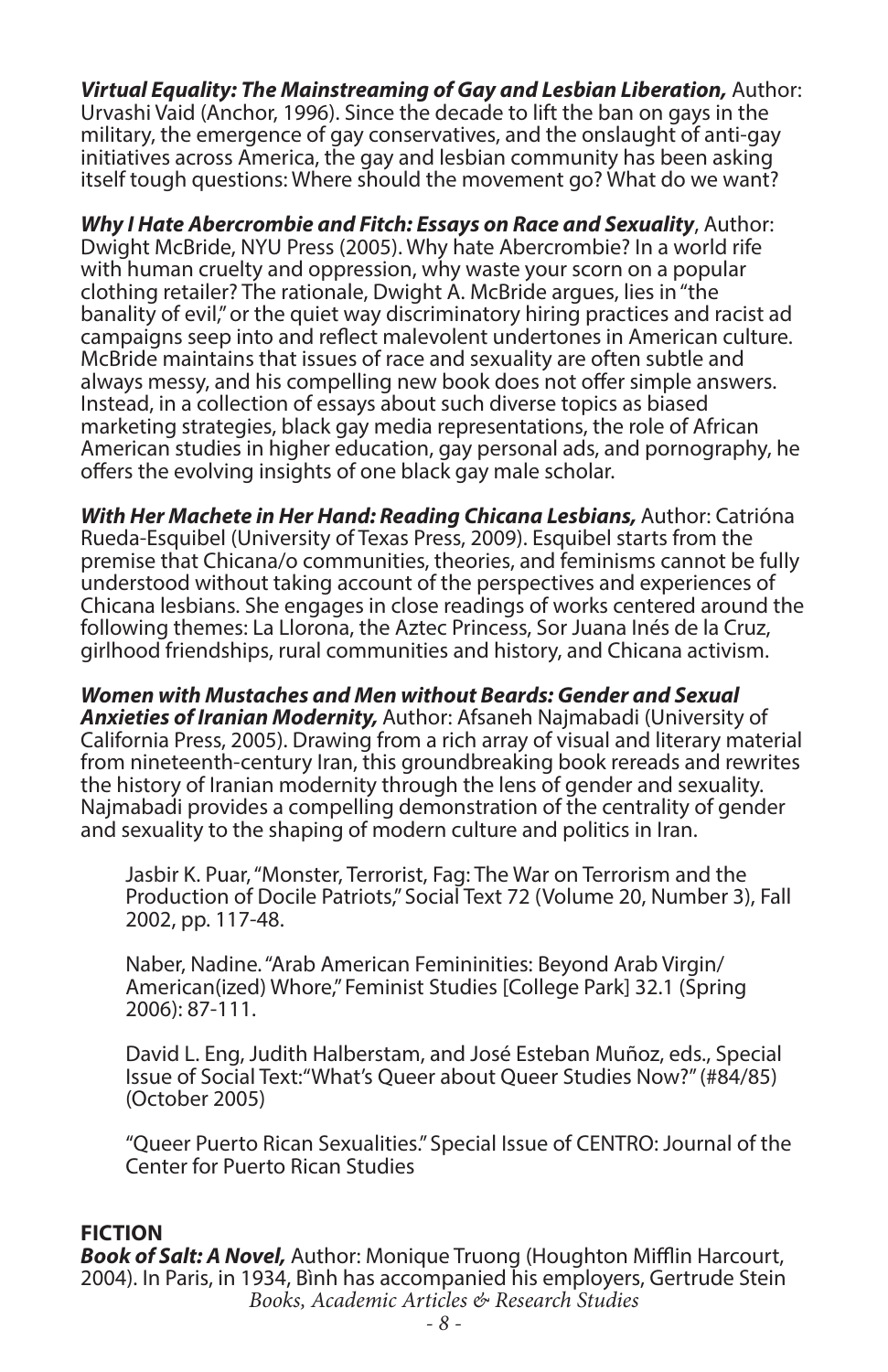and Alice B. Toklas, to the train station for their departure to America. His own destination is unclear: will he go with "the Steins," stay in France, or return to his native Vietnam? Before Bình's decision is revealed, his mesmerizing narrative catapults us back to his youth in French-colonized Vietnam.

*Funny Boy,* Author: Shyam Selvadurai (McClelland & Stewart, 1997). Arjie Chelvaratnam, at the age of 7, prefers dressing up in a sari and playing bridebride with his girl cousin to cricket. He is forced out of the world of the girls. A lonely outsider, he attaches himself to various sympathetic adults, whose own trajectories and dilemmas reveal to Arjie the difficulties of following one's desires.

**Giovanni's Room**, Author: James Baldwin. David, a young American man whose girlfriend has gone off to Spain to contemplate marriage, is left alone in Paris and begins an affair with an Italian man, Giovanni. The entire story is narrated by David during "the night which is leading me to the most terrible morning of my life," when Giovanni will be executed.

#### **NON-FICTION**

*Borderlands/La Frontera: the New Mestiza,* Author: Gloria Anzaldúa (Aunt Lute Books, 1987/2012 4th edition). Rooted in Gloria Anzaldúa's experience as a Chicana, a lesbian, an activist, and a writer, the essays and poems in this volume profoundly challenged, and continue to challenge, how we think about identity.

*Crazy Brave: A Memoir,* Author: Joy Harjo (W.W. Norton & Company, 2012). In this transcendent memoir, grounded in tribal myth and ancestry, music and poetry, Joy Harjo, one of the leading Native American voices, details her journey to becoming a poet.

*I Rise: The Transformation of Toni Newman,* Author: Toni Newman (CREATESPACE, 2011). "I Rise", is the true story of Toni Newman's transformation from an effeminate, conflicted male to a proud, educated transsexual. You will follow Toni on her rise from a "sissy boy," a scholarship student, a business professional, an escort, a drag queen, a NYC prostitute, an LA dominatrix, and finally, a transsexual attending law school in order to help her transsexual sisters in need.

*Knockturnal Emissions*, Author: Carolyn Wysinger. Knockturnal Emissions is collection of timely thoughts on issues facing our community from the perspective of a QWOC (Queer Woman of Color.) The author explores issues ranging from police brutality, gender bias and cultural differences and gives us the opportunity ask ourselves important questions about the community we live in.

*Sister Outsider,* Author: Audre Lorde (Crossing Press, 1984/2012). In this charged collection of fifteen essays and speeches, Lorde takes on sexism, racism, ageism, homophobia, and class, and propounds social difference as a vehicle for action and change. Her prose is incisive, unflinching, and lyrical, reflecting struggle but ultimately offering messages of hope. These landmark writings are, in Lorde's own words, a call to "never close our eyes to the terror, to the chaos which is Black which is creative which is female which is dark which is rejected which is messy which is. . . ."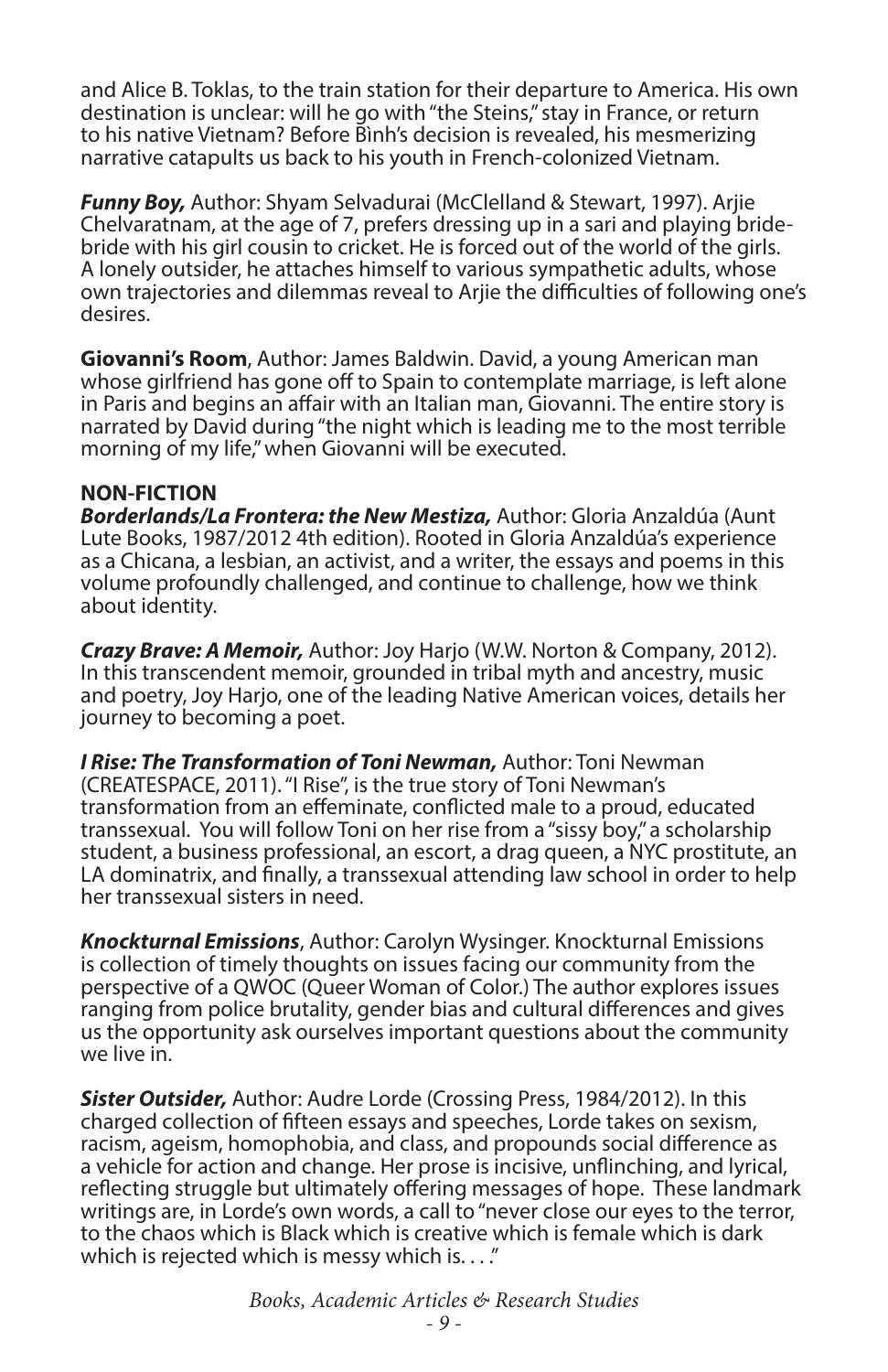*The Fire Next Time,* Author: James Baldwin (Vintage, 1963). At once a powerful evocation of James Baldwin's early life in Harlem and a disturbing examination of the consequences of racial injustice, the book is an intensely personal and provocative document. It consists of two "letters," written on the occasion of the centennial of the Emancipation Proclamation, that exhort Americans, both black and white, to attack the terrible legacy of racism.

#### **ANTHOLOGIES/COLLECTIONS**

*A Lotus of Another Color: An Unfolding of the South Asian Gay and Lesbian Experience,* Author: Rakesh Ratti (Alyson Publications, 1993). This is an extremely important collection of works on gay and lesbian themes from South Asia for two reasons. Firstly, the genres are authentic, and not filtered through the lenses of Western scholars. Secondly, it successfully relates the context in which homosexual identity is constructed in South Asia.

*Among the Blood People: Politics and Flesh,* Editor: Thomas Glave (Akashic, 2013). Each essay in the volume reveals a passionate commitment to social justice and human truth. Whether confronting Jamaica's prime minister on antigay bigotry, contemplating the risks and seductions of "outlawed" sex, exploring a world of octopuses and men performing somersaults in the Caribbean Sea, or challenging repressive tactics employed at the University of Cambridge, Glave expresses the observations of a global citizen with the voice of a poet.

*Colored Boys Who Have Considered Suicide When the Rainbow is Still Not Enough*: *Coming of Age, Coming Out, and Coming Home,* Author: Keith Boykin. "For Colored Boys", addresses longstanding issues of sexual abuse, suicide, HIV/AIDS, racism, and homophobia in the African American and Latino communities, and more specifically among young gay men of color. The book tells stories of real people coming of age, coming out, dealing with religion and spirituality, seeking love and relationships, finding their own identity in or out of the LGBT community, and creating their own sense of political empowerment. This collection includes writers who are African American, Latino, Asian American, British, and Jamaican. Their ages span over five decades from young to old, and they represent all parts of the country and a wide cross-section of occupations, including students, published authors, recording artists, reality TV stars, military veterans, doctors, and lawyers.

#### *Out! Stories from the New Queer India*

Editor: Minal Hajratwala. In Bengalaru, a law student falls in love as the nation's highest courts decide whether his love is legitimate. In Mumbai, a film star and a parent discuss their own journeys of "coming out" as advocates of the lesbian, gay, bisexual, and transgender movement. In rural Kerala, two girls row a small boat and feel their hearts opening. These are the lives of queer Indians today: poignant, gripping, and occasionally even hilarious. Through their original and unforgettable stories, penned by the community's master storytellers as well as emerging writers, Out!offers a glimpse beyond the closet doors - and into the lives and dreams of India's most misunderstood minority.

#### POETRY

*Consensual Genocide*, Author: Leah Lakshmi Piepzna-Samarasinha. Tracing bloodlines from Sri Lanka's civil wars to Brooklyn and Toronto streets, these *Books, Academic Articles & Research Studies*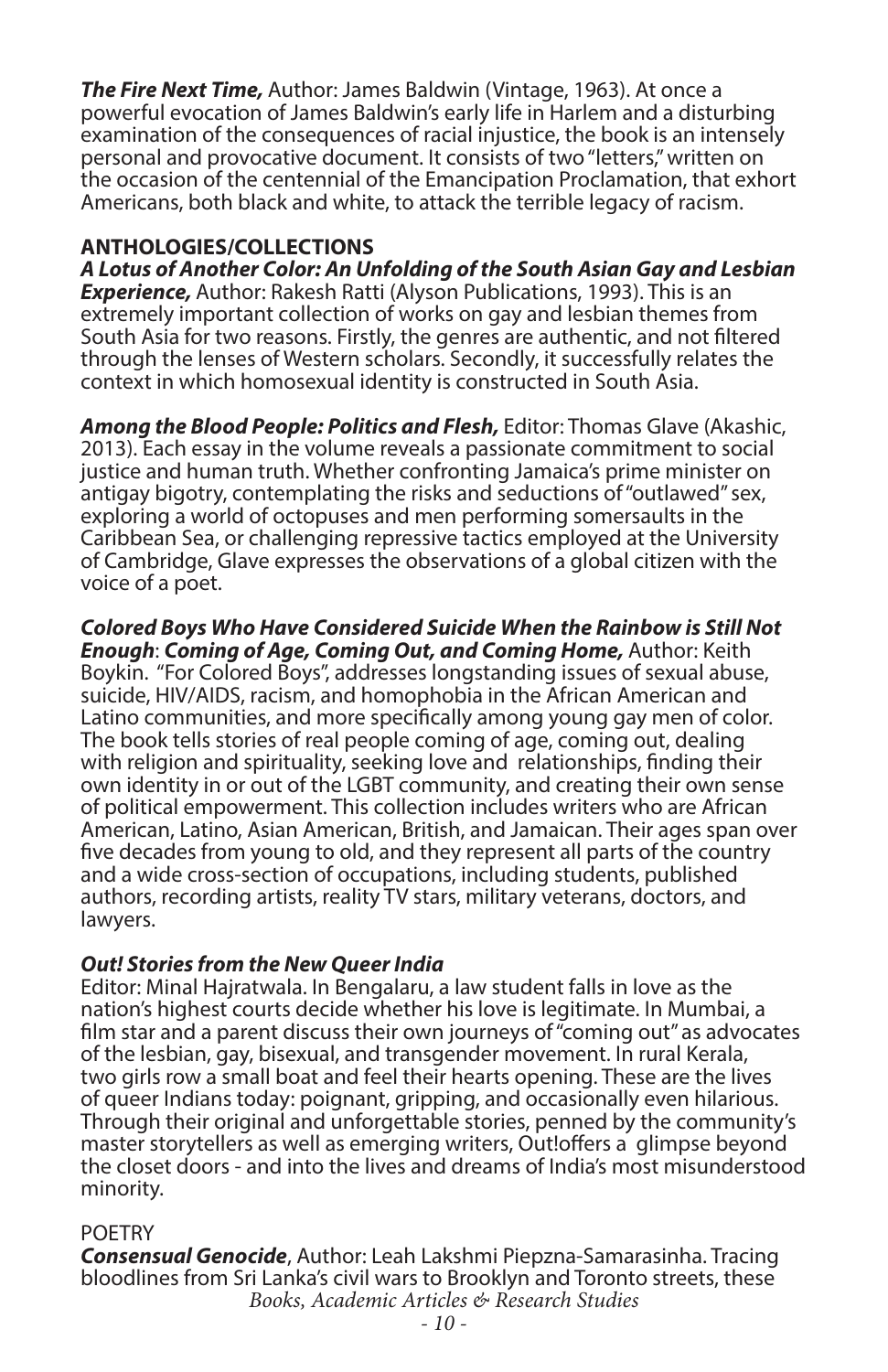fierce poems are full of heart and guts, telling raw truths about brown girl border crossings before and after 9/11, surviving abuse, mixed-race journeys and high femme rebellions.

*Love Cake*, Author: Leah Lakshmi Piepzna-Samarasinha. In Love Cake, Leah Lakshmi Piepzna-Samarasinha explores how queer people of colour resist and transform violence through love and desire. Refusing to forget the traumas of post 9/11 Islamophobia, and Sri Lanka's civil war, Love Cake documents the persistence of survival and beauty - especially the dangerous beauty found in queer people of colour's lives. Piepzna-Samarasinha maps the complicated, luscious joy of reclaiming the body and sexuality after abuse, examines a family history of violence with compassion, and celebrates the beautiful resistance of queer people of colour in love and home-making.

#### *When the World As We Knew It Ended* Author: Joy Harjo

#### **Collected Poems of Audre Lorde**, Author: Audre Lorde

*Directed by Desire*, Author: June Jordan. June Jordan wrote from her experience in a woman's body and a dark skin, though never solely 'as' or 'for.' Sharply critical of nationalism, separatism, chauvinism of all kinds, as tendencies toward narrowness and isolation, she was too aware of democracy's failures to embrace false integrations. Her poetic sensibility was kindred to Blake's scrutiny of innocence and experience; to Whitman's vision of sexual and social breadth; to Gwendolyn Brooks' and Romare Bearden's portrayals of ordinary black people's lives; to James Baldwin's expression of the bitter contradictions within the republic.

#### *Dialectic Poetry of Claude McKay*, Author: Claude McKay

#### *The Weary Blues*, Author: Langston Hughes

*Vox Angelica*, Author: Timothy Liu. In Liu's text the ascent, the ecstatic apprehension of the divine (he is a religious poet, there are no two ways about it, though perhaps there are twenty) can be effected only by a demonic insistence upon abjection, upon the descent. He shrives himself, and his poems show the marks of the lash--they are the lash--and his vision is naturalized to a degree that would astonish his predecessors, that astonishes us. This is a shocking poetry, and the shock is not of recognition, but of estrangement. It makes an unfamiliar claim upon us, the claim of apostasy. --Richard Howard, from the forward

#### **ZINES**

#### *Fag School #1 (2003)* by Brontez Purnell http://qzap.org/ *Moonroot*  http://loneberry.files.wordpress.com/2011/09/moonroot-inner-margins-lq.pdf *The First 7-inch was Better: How I Became and Ex-Punk Nia King (2008)* QZAP.org *On Being Hard Femme#1(2009)* by Jackie Wong. QZAP.org

*From Here to There and Back Again (2005)* by Shannon Perez Darby QZAP.org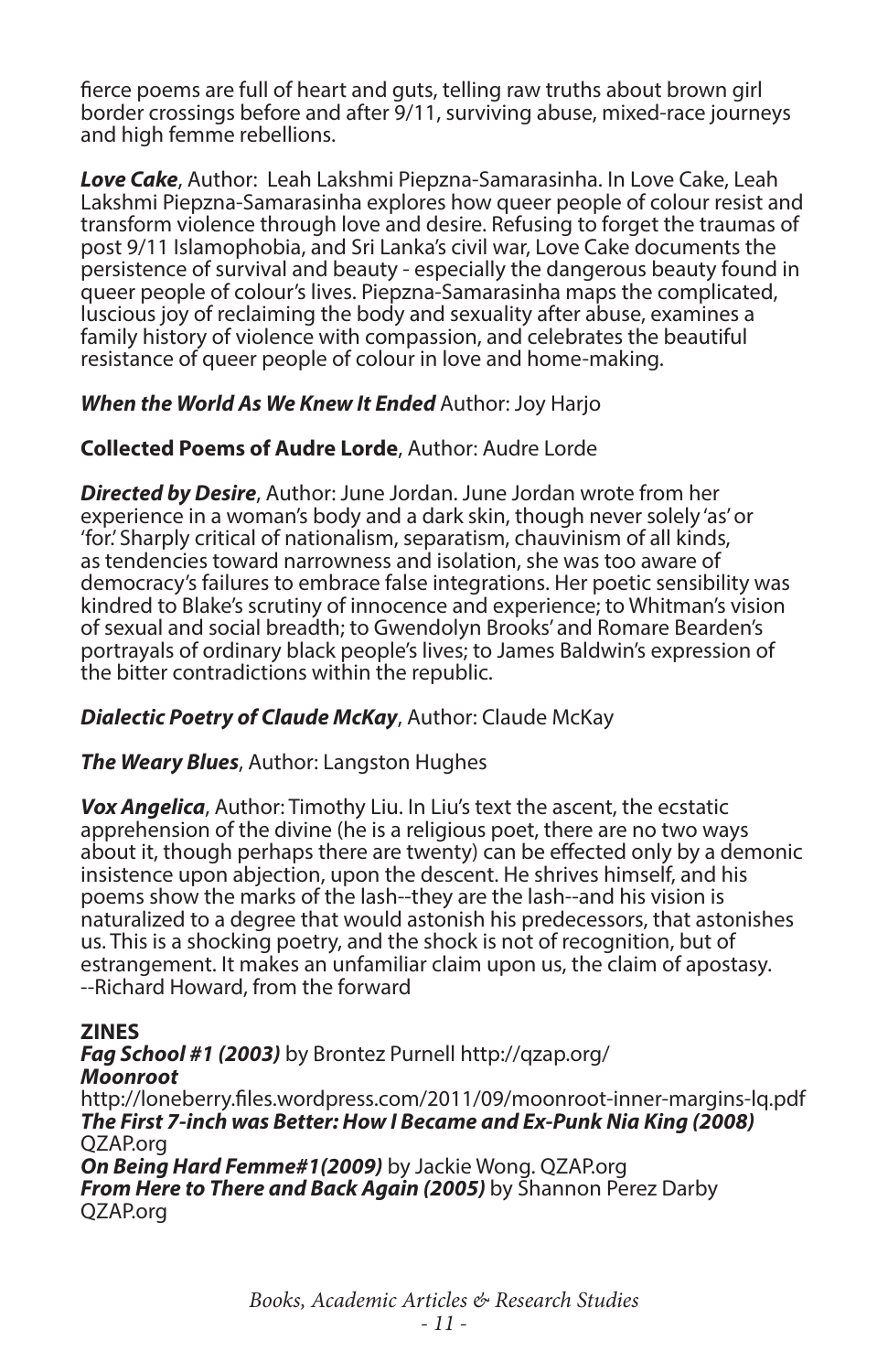#### **Academic Articles & Research Studies:**

Battle, J.,Pastrana Jr. J., & Daniels J. (2013). Social Justice Sexuality Survey. New York, NY. Retrieved from http://www.socialjusticesexuality.com/

Misawa, M. (2010). Racist and homophobic bullying in adulthood: Narratives from gay men of color in higher education. New Horizons in Adult Education and Human Resource Development, 24(1), 7-23.

Misawa, M. (2004). The intersection of race and sexual orientation in adult and higher education: Creating inclusive environments for gay men of color (Doctoral dissertation, University of Alaska Anchorage). Misawa, M. (2009). Where is our citizenship in academia? Experiences of gay men of color in higher education. Adult and higher education in queer contexts: Power, politics, and pedagogy, 111-126.

Poynter, K. J., & Washington, J. (2005). Multiple identities: Creating community on campus for LGBT students. New Directions for Student Services, 2005(111), 41-47.

## *Films & Movies*

The following films & movies are by, for, or about queer people of color which have been or will be featured in our Reel to Real film series on campus. This is not a full and complete listing, our resource library is always growing. If you would like to submit a resource to the list, please contact Crossroads Coordinator Sheltreese McCoy, sheltreese.mccoy@wisc.edu.

*Almost Myself (T Joe Murray Videos, 2006)*, Director: Tom Murray. After finding a most unusual web site that was seeking funds to help reverse a sex change, filmmaker Tom Murray set out on a fascinating cross country journey to explore just a small part of the vastly diverse transgender community.

*And the March Continues! (Frameline, 1997)*, Director: Guadalupe San Miguel. And the March Continues combines documentary and narrative forms to present a history of the lesbian movement in Mexico from its origins to the present. Testimonies from Mexican lesbians and movement leaders give impressions of daily life in their country.

*B.D. Women (Women Make Movies, 1994)*, Director: Campbell X. B.D. Women is a wonderful celebration of the history and culture of Black lesbians. Lively interviews feature Black women talking candidly about their sexual and racial identities. These contemporary views are cleverly interwoven with a dramatized love story, set in the 1920s, in which a sultry romance develops between a gorgeous jazz singer and her stylish butch lover.

#### *Be Like Others (Wolf Video, 2008)*, Director: Tanaz Eshaghian.

Attracted to members of the same sex, yet forced to live in the shadows for fear of retribution, some young Iranian men and women are taking the only course legally open to them. Desiring what one man calls "a decent life," they pursue the drastic measure of having gender reassignment surgery, obtaining the psychiatric note of permission a doctor needs to proceed.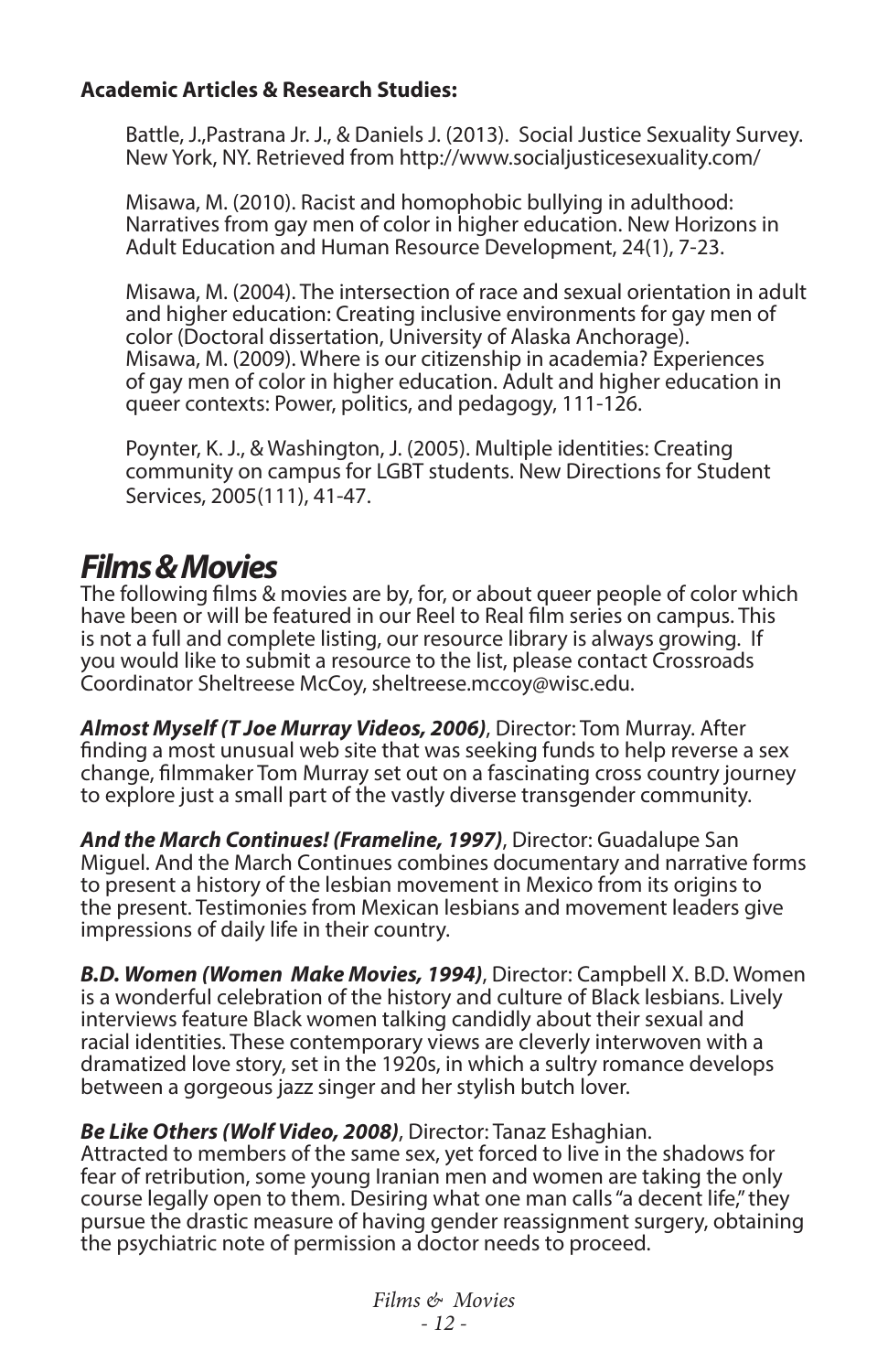*Black is...Black Ain't (California Newsreel, 1994)*, Director: Marlon Riggs. The film traverses the country interviewing African Americans young and old, rich and poor, Northern and Southern, rural and urban, gay and straight, as they discuss the numerous, often contested definitions of Blackness.

*Black/Womyn: Conversations with Lesbians of African Descent (Harriet's Gun Media, 2011),* Director: Toina M. Black./womyn.:conversations… features interviews with close to 50 out, Black lesbians including Poet/Author Cheryl Clarke, Filmmaker/Activist Aishah Shahidah Simmons, Poet/Author Staceyann Chin, Filmmaker Michelle Parkerson, Artist Hanifah Walidah, Hip-Hop Duo KIN, and Author Fiona Zedde.

*Boys from Brazil (ITC Entertainment, 1993)*, Director: John Paul Davidson. The film follows a group of Brazilian prostitutes over two years as they work not only the streets of Rio, but those of Paris, Rome and Milan." The twist is that these prostitutes are gay, transsexual and transvestite [sic].

*Brincando el Charco (Women Make Movies, 1996),* Director: Frances Negron-Muntaner. In a wonderful mix of fiction, archival footage, processed interviews and soap opera drama, "Brincando el Charco" tells the story of Claudia Marin, a middle-class, light-skinned Puerto Rican photographer/videographer who is attempting to construct a sense of community in the US.

*Brother Outsider: The Life of Bayard Rustin (PBS, 2003)*, Directors: Nancy D. Kates and Bennett Singer. This feature-length portrait unfolds both chronologically and thematically, using interviews and traditional documentary techniques, as well as experimental approaches.

*Brother to Brother (Wolfe Releasing, 2004),* Director: Rodney Evans. Brother to Brother is the story of Perry a young black artist kicked out of his family home for being gay. Trapped between the worlds of the black community and the gay community, Perry searches for a connection in the real world.

*China Dolls (Lindfield, N.S.W. Film Australia, 1997)*, Director: Tony Ayres. China Dolls probes the uncomfortable reality of racial stereotyping and discrimination in the gay world through interviews with Asian men who talk frankly, and often humorously, of their experiences of living within a "double minority."

*Coming Out Coming Home (Asian & Pacifc Islander Family Pride, 1996),*  Asian & Pacific Islander Family Stories, a 44-minute color video (DVD) featuring interviews of one Filipino and three Chinese families and a dialogue among parents of these gay children. Speaking in English, the families talk about shame, grief, love, growth, the importance of family and how they handled their conflicts around homosexuality.

*Cruel and Unusual (Outcast Films, 2006)*, Director: Dan Hunt. This documentary focuses on five trans women, three incarcerated and two recently released from prison. According to the film, transgender people are more likely than average to be imprisoned, and when in prison often face sexual violence from other prisoners.

*Fire (Zeitgeist Films, 1996)*, Director: Deepa Mehta. With both husbands ignoring their spouses' emotional and sexual needs (albeit with reasons that *Films & Movies*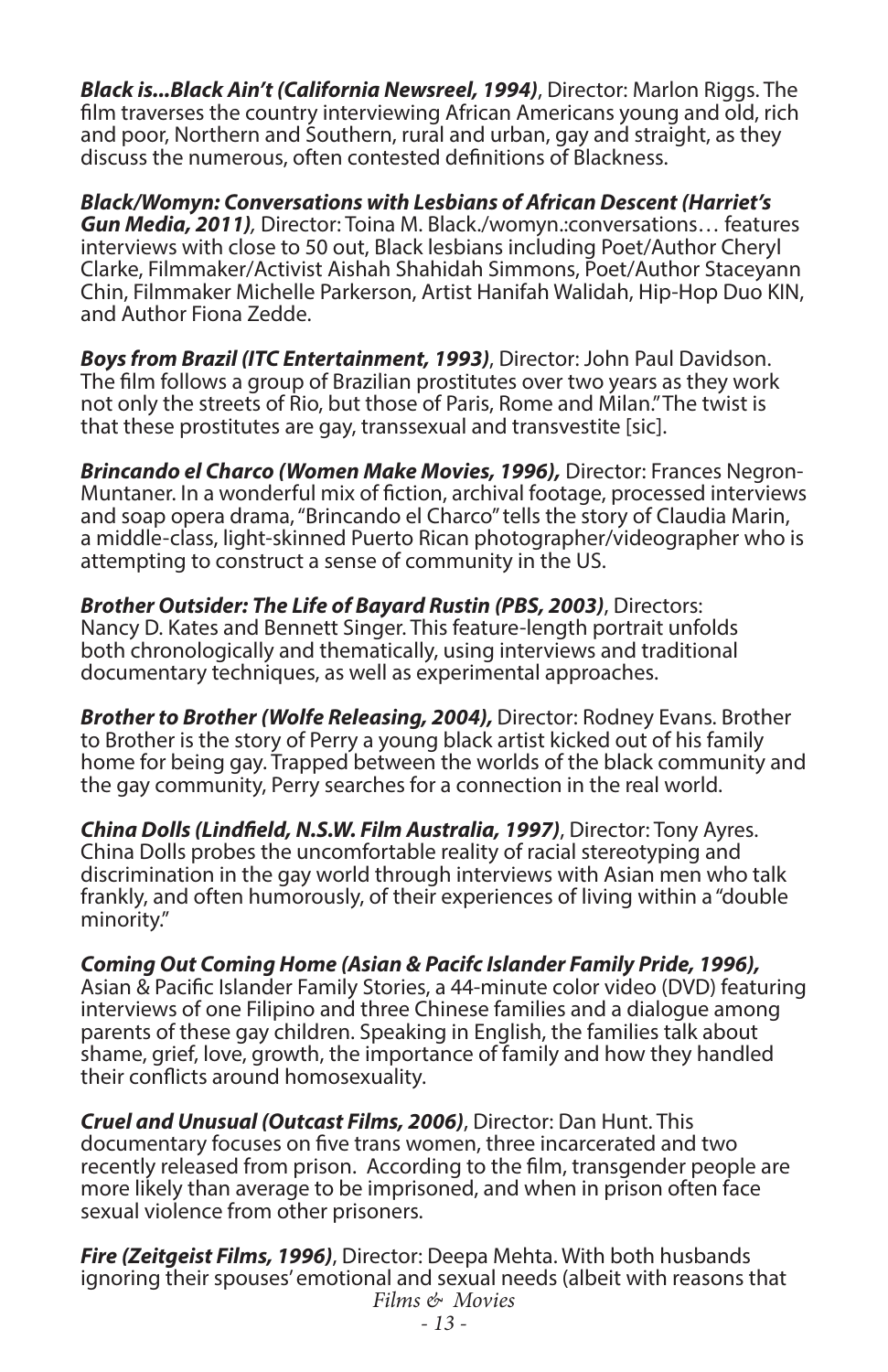are totally opposite from each other), it is only a matter of time before Radha and Sita look to one another for comfort and to satisfy their own passions. *For Straights Only (NA, 2001)*, Director: Vismita Gupta-Smith. When her brother comes out to her as a homosexual, the filmmaker is motivated to survey the conditions and attitudes encountered by gays and lesbians in India, Pakistan, Sri Lanka, and the rest of Southern Asia.

*Gulabi Aaina (The Pink Mirror) (Solaris, 2003)*, Director: Sridhar Rangayan. Said to be the first Indian film to focus on Indian transsexuals, the story revolves around two transsexuals and a gay teenager's attempts to seduce a man. The film explores the taboo subject of transsexuals in India.

*Honored by the Moon (Women Make Movies,1990)*, Director: Mona Smith. In this upbeat and empowering videotape, Native American lesbians and gay men speak of their unique historical and spiritual role. Within the Native American community, homosexuality was traditionally associated with the power to bridge worlds. Interviews with leading activists and personal testimony attest to the positive and painful experiences of being Native and gay.

*I Exist (Arab Film, 2003),* Directors: Peter Barbosa and Garrett Lenoir. Gay and Lesbian Middle Easterners who live in the United States must frequently combat the negative stereotypes revolving around both their sexuality and their race. This award-winning film features interviews with a variety of young men, women and their family members who share with viewers some of the experiences, joys and sorrows of this diverse community.

*James Baldwin (PBS, 1989)*, Director: Karen Thorsen. The life, works and beliefs of the late writer and civil rights activist are recounted: what it is to be born black, impoverished, gifted, and gay in a world that has yet to understand that "all men are brothers." James Baldwin tells his own story in this emotional portrait. Using rarely-seen archival footage from nine different countries.

*A Jihad for Love (First Run Films, 2007)*, Director: Parvez Sharma. Parvez Sharma's A Jihad for Love marks one of the very first documentaries to examine the occasional overlaps between Islam and homosexuality. Evincing great sensitivity to both the subject matter and the interviewees, Sharma hones in on a transcontinental group of homosexual individuals who attempt to reconcile their faith in the Koran with their non-heterosexual identities.

*Juchitan, Queer Paradise (NA, 2002)*, Director: Patricio Enriquez. The extraordinary real-life story of Juchitan, a town in southern Mexico where homosexuality is completely accepted as a third gender. Though located in the land of machismo, the town of Juchitan in southern Mexico is a haven for gay men and transsexuals. The film profiles three very different gay men.

*Khush (Women Make Movies,1991),* Director: Pratibha Paramar. Khush, taken from the Urdu meaning "ecstatic pleasure," deals with the lives of South Asian lesbians and gay men as they negotiate their existences in Britain, North America, and India. In their interviews, men and women explore what it means to be queer and of color in their particular locale. What emerges from the interviews is a sense of a commonly held identity, across geographical boundaries, based in their collective experiences of isolation and difference. *Films & Movies*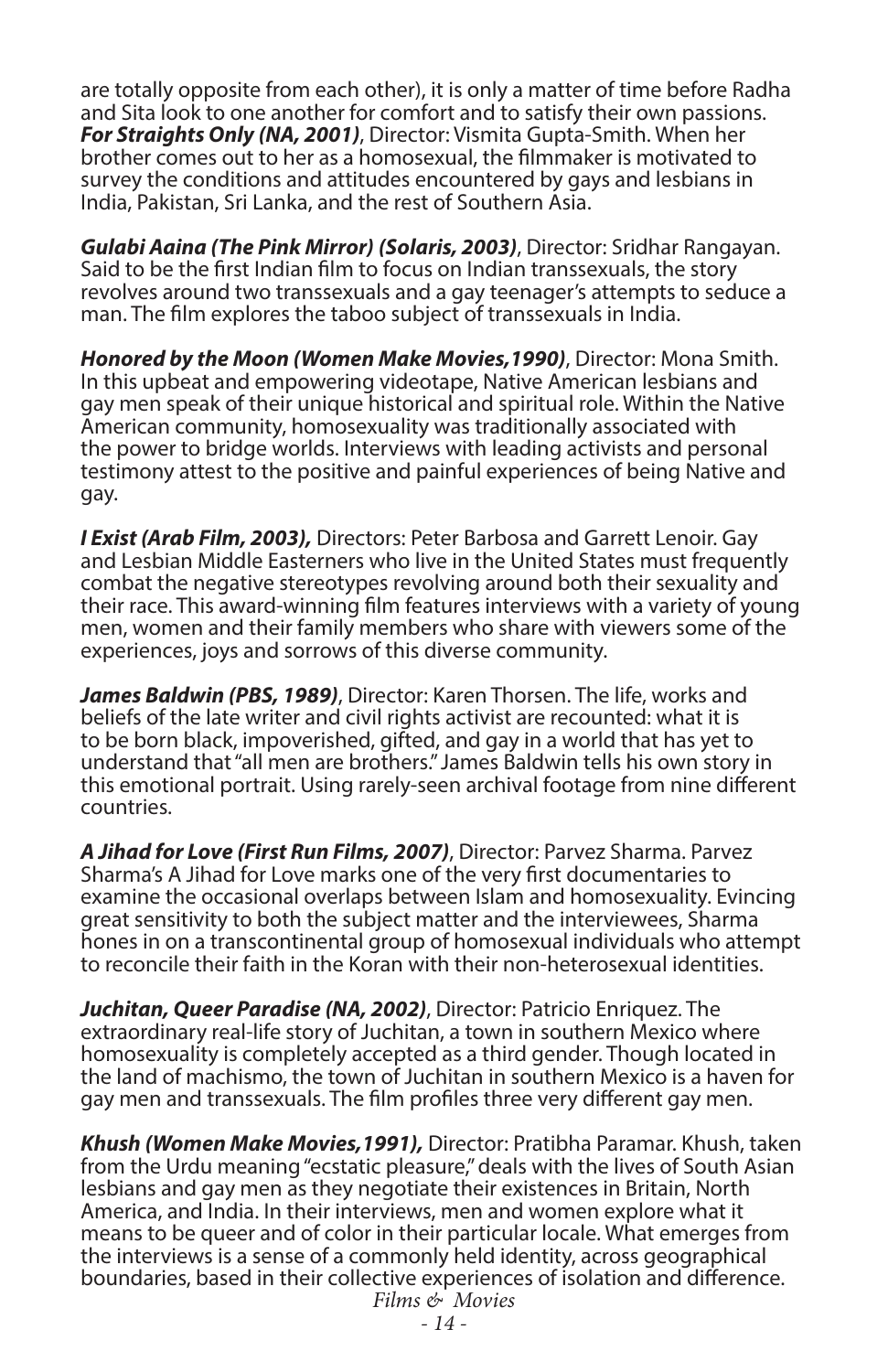*Latino Beginnings (Logo TV, 2005)*, Distributor: Logo TV. Find out what it's like to be a minority within a minority. This documentary takes an indepth look into the lives of gay Hispanics, a culture ingrained in religion and machismo.

*Looking for Langston (Sankofa Film & Video Productions,1989),* Director: Isaac Julien. In this lyrical and poetic consideration of the life of revered Harlem Renaissance poet Langston Hughes, award-winning British filmmaker Isaac Julien invokes Hughes as a black gay cultural icon, against an impressionistic, atmospheric setting that parallels a Harlem speakeasy of the 1920s with an 80s London nightclub.

*Madame Satã (Wellsping Media, 2002)*, Director: Karim Ainouz. Loose portrait of João Francisco dos Santos, also known as Madame Satã, a sometime chef, transvestite, lover, father, hero and convict from Rio de Janeiro.

*Milind Soman Made Me Gay (Tilotama Productions, 2007)*, Director: Harjant Gill. "Milind Soman Made Me Gay" is a conceptual documentary about desire and notions of 'home' and 'belonging'. The film employs a unique mix of visual elements along with voice over narration to juxtapose memories of the filmmaker's past against stories of three gay South Asian men living in the diaspora.

*Mosquita y Mari (Wolfe Releasing, 2012)*, Director: Aurora Guerrero. Mosquita y Mari is a coming of age story that focuses on a tender friendship between two young Chicanas. Lost in their private world of unspoken affection, lingering gazes, and heart-felt confessions of uncertain futures, Yolanda's grades begin to slip while Mari's focus drifts away from her duties at a new job.

*Noahs Arc: Jumping the Broom (LOGO Films, 2008)*, Director: Patrik-Ian Polk. As Noah and Wade prepare to marry in Martha's Vineyard, the personal problems of their friends - and the unexpected arrival of rapper Baby Gat threatens to permanently end their relationship.

*Paradise Bent: Boys will be Girls in Samoa (Re Angle Pictures, 1999)*, Director: Heather Croall. This is one of the first explorations of the Samoan fa'afafines, boys who are raised as girls, fulfilling a traditional role in Samoan culture. The film shows how in the large Samoan family there may be one or two fa'afafines who are not only accepted, but appreciated.

**Pariah (Focus Features, 2011)**, Director: Dee Rees. Alike is quietly but firmly embracing her identity as a lesbian. With the sometimes boisterous support of her best friend, out lesbian Laura, Alike is especially eager to find a girlfriend. At home, her parents' marriage is strained and there is further tension in the household whenever Alike's development becomes a topic of discussion.

*Paris is Burning (Miramax Films, 1990)*, Director: Jennie Livingston. Filmed in the mid-to-late 1980s, it chronicles the ball culture of New York City and the African-American, Latino, gay, and transgender communities involved in it. Many members of the ball culture community consider "Paris Is Burning" to be an invaluable documentary of the end of the "Golden Age" of New York City *Films & Movies*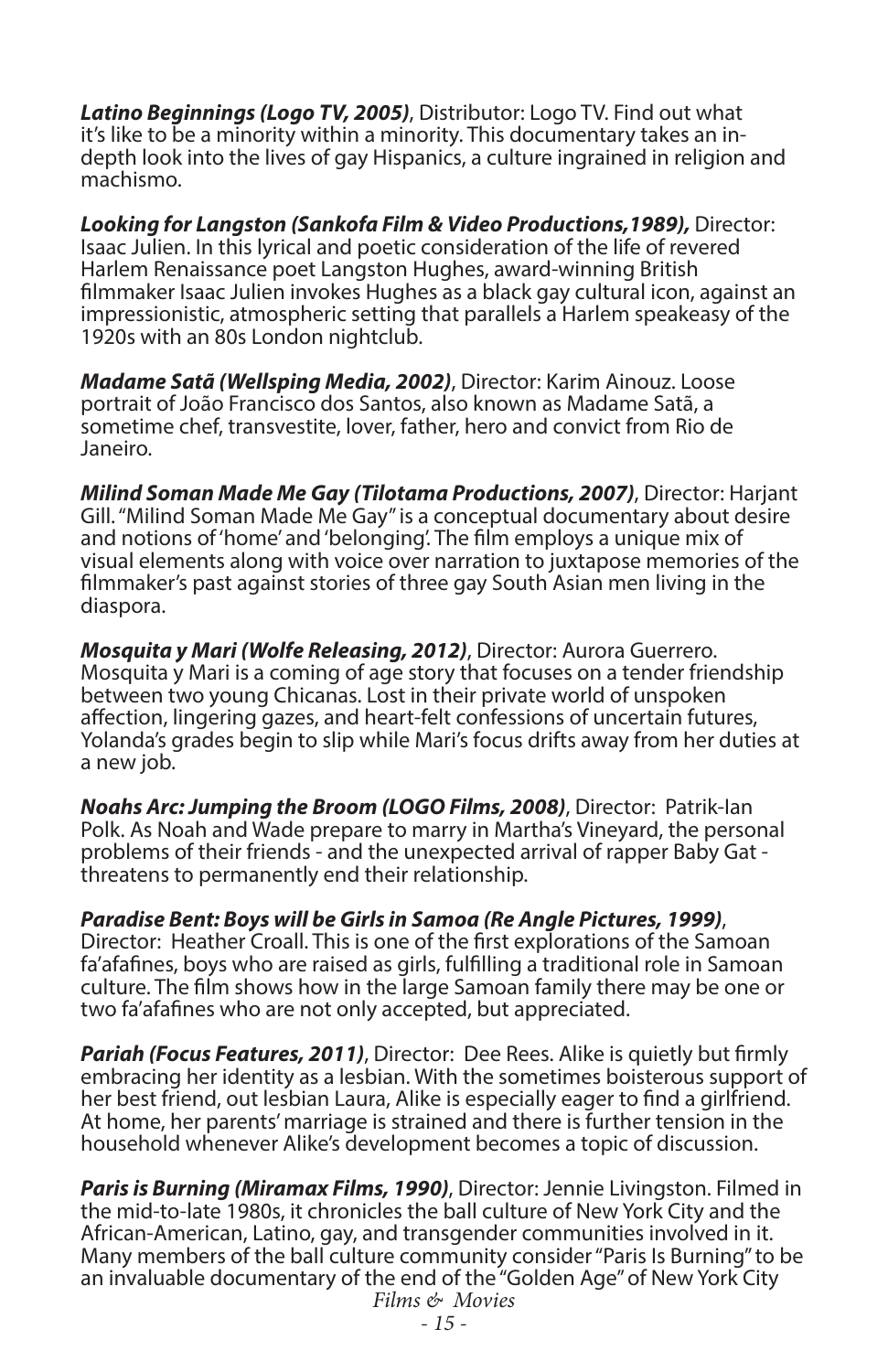drag balls.

*Pecah Lobang (NA, 2008)*, Director: Poh Si Teng. Pecah Lobang explores what it's like to be a Muslim transsexual sex worker in Malaysia. The documentary revolves around Natasha, a Muslim Mak Nyah, who refuses to live life as a man. Unable to secure employment because of discrimination, Natasha turns to sex work and lives in constant fear of the police and religious authorities.

*Pick Up the Mic (Rhino Films, 2005)*, Director: Alex Hinton. A Queer Hip-Hop fast-paced documentary on the world of queer rappers. Featuring searing public performances and raw, revealing interviews, the film captures an unapologetic underground music movement just as it explodes into the mainstream - defying the music industry's homophobia in the process.

*Rites of Passage (Part 1)(NA, 2011)*, Director: Jeff Roy. Filmed in Bangkok, Rites of Passage (Part 1) documents the story of Maya (Mohammad) Jafer, a 42-year old Indo-Muslim transsexual female, who underwent gender reassignment surgery in early 2011. This film follows her through the moments leading towards and during her surgery, capturing her in times of utmost vulnerability and ecstasy.

*Shinjuku Boys (Women Make Movies, 1995)*, Director: Kim Longinotto. Shinjuku Boys introduces three onnabes who work as hosts at the New Marilyn Club in Tokyo. Onnabes are women who live as men and have girlfriends, although they don't usually identify as lesbians. As the film follows them at home and on the job, all three talk frankly to the camera about their gender-bending lives, revealing their views about women, sex, transvestitism and lesbianism.

*Still Black: A Portrait of Black Transmen (K.R. Zeigler, 2008)*, Director: Dr. Kortney Ryan Zeigler. "STILL BLACK: A Portrait of Black Transmen is brought to life by the stories of six thoughtful, eloquent and diverse transmen. Preachers, teachers, students and activists educate us simply by making their presence known. Each man brings a colorful and complex richness as he describes his relationship to himself, as well as others in his life.

*Strange Frame: Love and Sax (Wolfe, 2012)*, Director: Geoffrey Blair Hajim. At the end of the 26th century, the price of a ticket off a decimated poisoned Earth was a debt that was supposed to last for a couple of generations. Broken promises and predatory lenders turned that price into perpetual debt slavery. Spin forward two hundred years to the beginning of the 29th century.

*Stud Life (Wolfe Video, 2012)*, Director: Campbell X. Stud Life takes the viewer into a slice of life of an urban gay scene where casual sex, and drug taking is not treated as deviant behaviour. Where gender is up for grabs but desire follows very strict rules. JJ and Seb inhabit a world where white queers are familiar with Black street culture and reject the mainstream "G.A.Y" world. This is Stud Life.

*Tal Como Somos/ As We Are (Juneteenth Productions, 2007)*, Director: Judith McCray. Tal Como Somos (Just as we are) examines the impact of stigma on gay, bisexual, and transgender individuals trying to live and identify differently than others in a traditional culture that values religion, machismo, and family.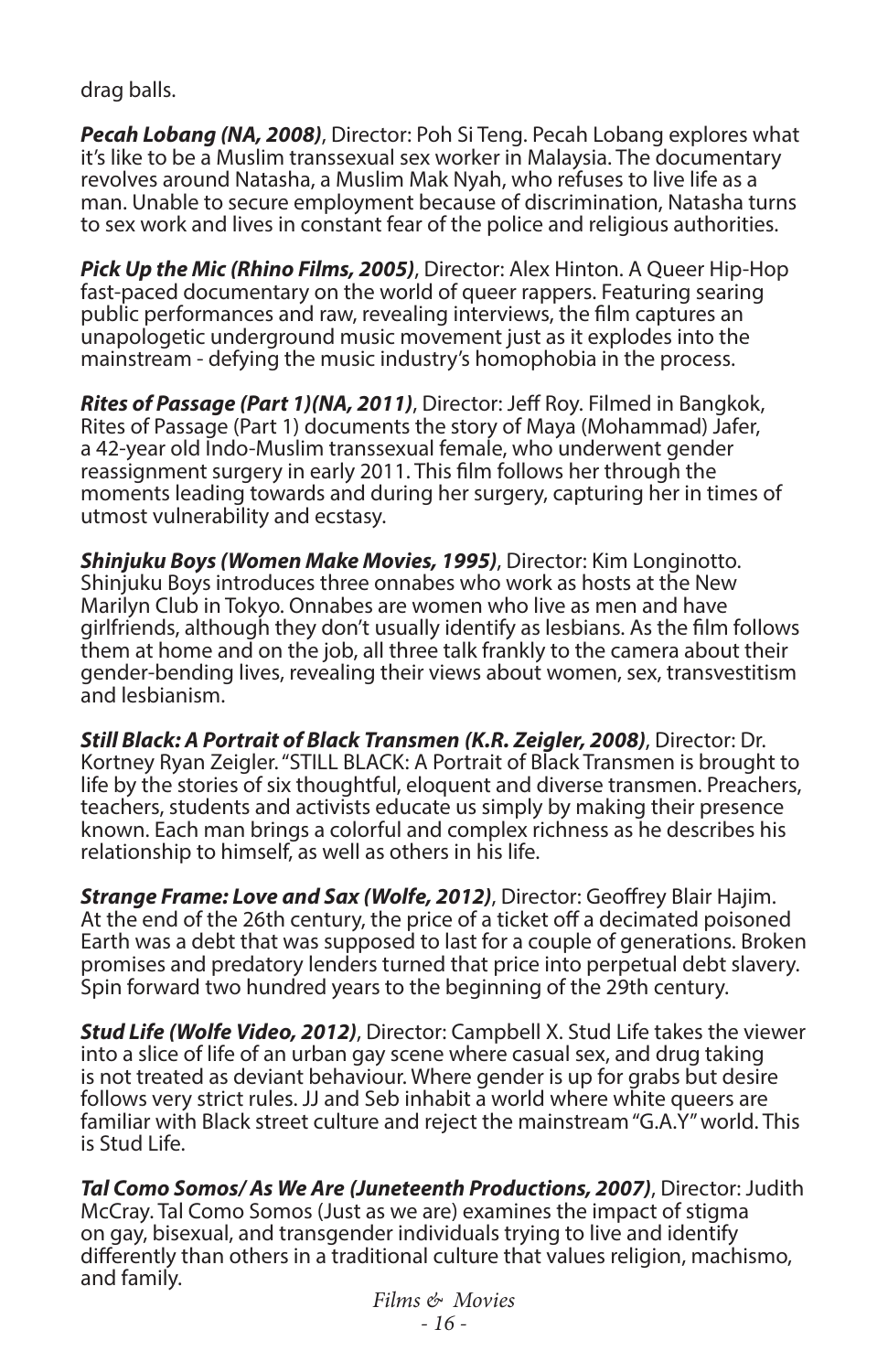*The Aggressives (Image Entertainment, 2005)*, Director: Daniel Peddle. Logo explores the lives of six New York City women who assume the category of "aggressive" through masculine roles, behavior, and dress. Each woman defines their gender roles in unique and profound ways through footage that includes intimate interviews and clips from talk shows and drag balls.

*The Body of a Poet (Women Make Movies, 1995)*, Director: Sonali Fernando. An imaginary biopic, The Body of a Poet centers on the efforts of a group of young lesbians of color to devise a fitting tribute to one of this century's great visionaries. Its genre-bending celebration of the life and work of Audre Lorde, black lesbian poet and political activist, daringly meshes diverse media conventions and techniques as it explores Lorde's trajectory from birth to death.

*The Hunting Season (GLBO, 1989)*, Director: Rita Moreira. Brazil's gay and lesbian population are being slaughtered in a ghastly series of hate crimes. Intercutting scenes from Hollywood movies (The Deer Hunter and Cruising), director Moreira stops people on the streets of Sao Paolo for a quick health check on the state of the nation. "They should be killed," is the most common reply.

*The Salt Mines (Frameline, 1990)*, Director: Susana Akin. The Salt Mines explores the lives of Sara, Gigi and Giovanna, three Latino transwomen who for years have lived on the streets of Manhattan supporting their drug addictions through prostitution. They made their temporary home inside broken garbage trucks that the Sanitation Department keeps next to the salt deposits used in the winter to melt the snow. The three friends share the place known as "The Salt Mines" with a varied community of homeless people.

*Tongues Untied (California Newsreel, 1989)*, Director: Marlon T. Riggs. Marlon Riggs's Tongues Untied rises above the 'deeply personal' — far above it — in exploring what it means to be black and gay. Angry, funny, erotic and poetic by turns ( and sometimes all at once), it jumps from interview to confession, music video to documentary to poem.

*Transgression (A10 Films, 2011)*, Directors: TJ Barber, Toni Marzal, Morgan Hargrave and Daniel Rotman. Transgression focuses on transgender immigrants to the United States and their experiences in the American immigration detention system.

*Two Spirits (Riding the Tiger Productions, 2011)*, Director: Lydia Nibley. "Two Spirits" interweaves the tragic story of a mother's loss of her son with a revealing look at a time when the world wasn't simply divided into male and female and many Native American cultures held places of honor for people of integrated genders.

*U People (U People LLC, 2009)*, Director: Hanifah Walidah. What do you get when over the course of 2 days in an unassuming brownstone in Brooklyn with 30 women across sexualities and transfolk of color? History.

*Woke Up Black* ( Mary, F. Morten, Keisha Farmer-Smith, Aparma-Smith, Aparna Sharma, Marisol Ybarra, 2011) Dir. Mary F. Morten. "Woke Up Black" followed five black youth for two years. During this time we witnessed interactions with family members, educational institutions, and the legal and judicial system. *Films & Movies*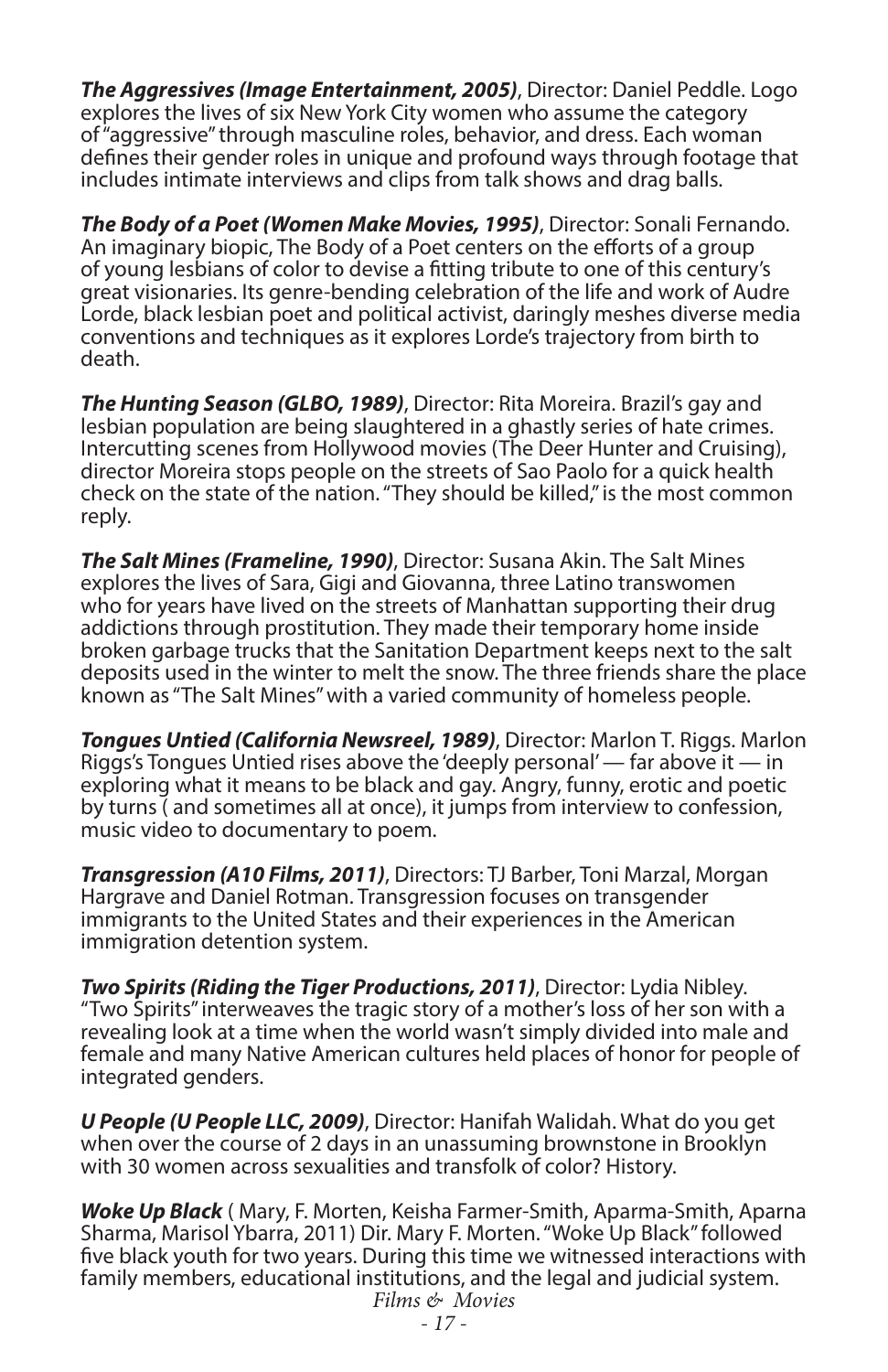We saw the social networking that is critical to the successful development of these youth and we provided a rare opportunity to hear youth speak out on some of the important and potentially life- altering topics of the day. The film underscores the humanity that we all share with each other regardless of race or age. For some of the youth profiled, despite extraordinary circumstances, they remain hopeful.

### *Organizations*

The following is a growing general overview of organizations, individuals and groups who are organizing and educating on issues pertaining to queer people of color. This is not a full and complete listing and is to serve as a starting point for identifying potential speakers, frameworks or resources. Our resource library is always growing, if you would like to submit a resource to the list, please contact Crossroads Coordinator Sheltreese McCoy, sheltreese. mccoy@wisc.edu.

#### *\* This list does not constitute or imply endorsement, recommendations or favoring by the University of Wisconsin-Madison.*

*API Equality- LA*, http://www.apiequalityla.org, Founded in 2005, API Equality-LA has been a tireless advocate in the Greater Los Angeles Asian and Pacific Islander (API) communities for fair treatment of lesbian, gay, bisexual, and transgender (LGBT) people and marriage equality for same-sex couples.

*Asian Pacific Islander Pride Council,* http://www.apipridecouncil.org, The Asian Pacific Islander Pride Council is a network of Asian and Pacific Islander Lesbian, Gay, Bisexual, Transgender, Queer organizations and alliances whose mission is to provide and cultivate support, resources and advocacy to the Asian Pacific Islander, LGBTQ, and mainstream communities of Southern California.

*Audre Lorde Project*, http://alp.org, The Audre Lorde Project is a Lesbian, Gay, Bisexual, Two Spirit, Trans and Gender Non Conforming People of Color center for community organizing, focusing on the New York City area. Through mobilization, education and capacity-building, they work for community wellness and progressive social and economic justice.

*Banyan Tree*, http://www.banyantreeproject.org, The Banyan Tree Project is a national community mobilization and social marketing campaign to end the silence and shame surrounding HIV/AIDS in Asian and Pacific Islander (A&PI) communities.

*Black Transman Inc*, http://blacktransmen.org, Black Transmen Inc. is the first national non-profit Organization of African American transmen solely focused on acknowledgment, social advocacy and empowering transmen with resources to aid in a healthy female to male transition.

*Brooklyn Boihood*, http://bklynboihood.com, Brooklyn Boihood is a collective that champions healthy masculinity, intersectionality of identities and antimisogyny for bois\* of color all over the world.

*Brown Boi Project*, http://www.brownboiproject.org, The Brown Boi Project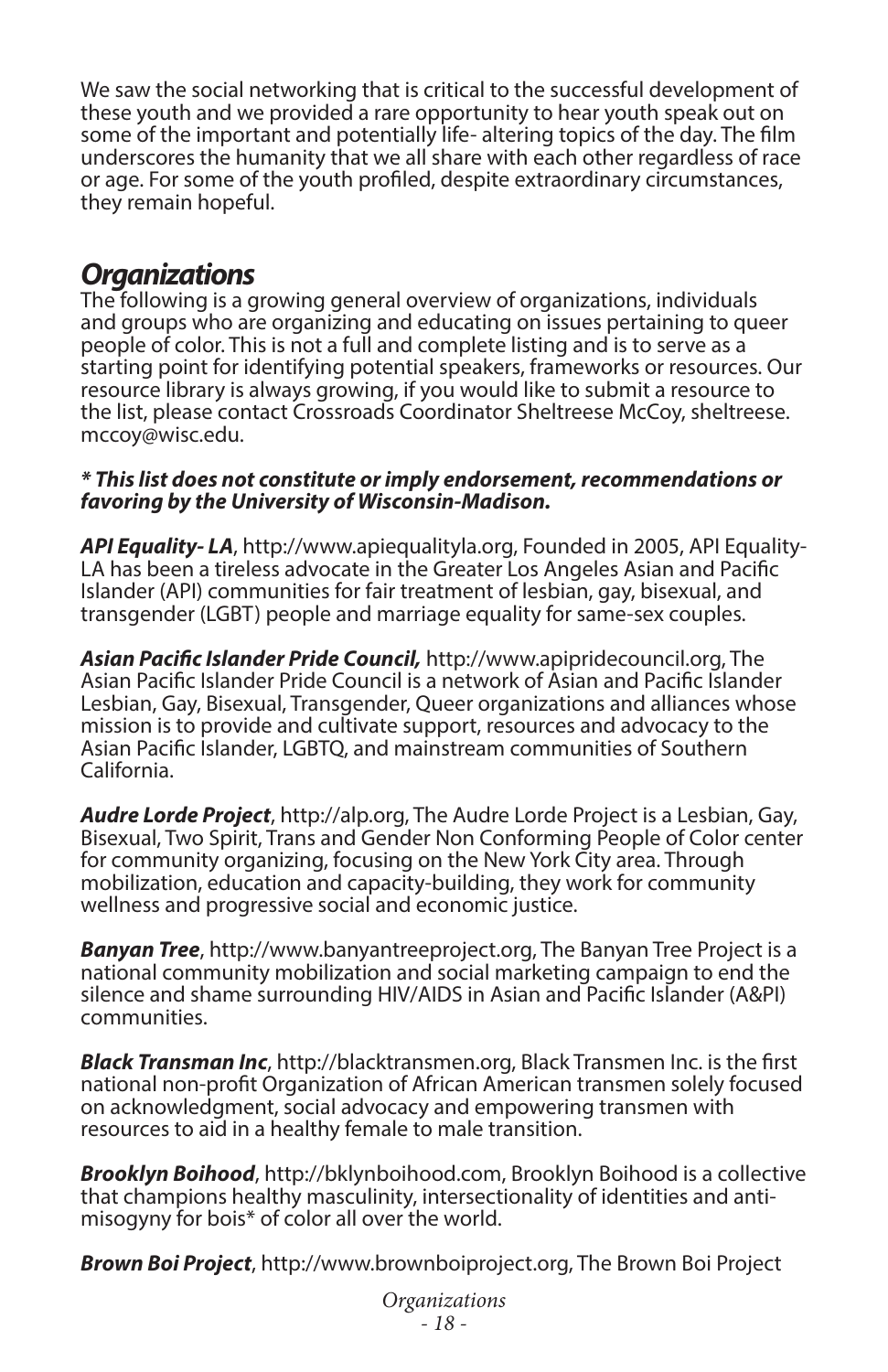is a community of masculine of center womyn, men, two-spirit people, transmen, and our allies committed to transforming our privilege of masculinity, gender, and race into tools for achieving racial and gender justice.

*DeQH (Desi lgbtQ Helpline for Queer South Asians),* http://www.deqh.org, DeQH is a coalition based in the U.S. DeQH offers free, confidential, culturally sensitive peer support, information and resources by telephone for LGBTQ South Asian individuals, families and friends around the globe.

*Elements (Queer Womyn of Color)*, http://www.ourelements.org, The mission of Elements (Queer Womyn of Color) is to create and to sustain a safe space for LGBTQ womyn to connect and dialogue while increasing visibility, promoting holistic healing, and addressing key issues within our communities that will move us towards a more just society.

*FIERCE*, http://www.fiercenyc.org, FIERCE is a membership-based organization building the leadership and power of lesbian, gay, bisexual, transgender, and queer (LGBTQ) youth of color in New York City.

*hotpot! Philly*, http://hotpotphilly.wordpress.com, hotpot! Philly is a Philadelphia-based gathering working to build community for Queer Asian + Pacific Islander lesbian, bisexual women, trans\*, gender variant/queer/nonconforming identified folks through social gatherings, political action and good food.

*Incite!,* http://www.incite-national.org, INCITE! Women, Gender Non-Conforming, and Trans\* people of Color Against Violence is a national activist organization of radical feminists of color advancing a movement to end violence against women of color and our communities through direct action, critical dialogue and grassroots organizing.

*KICK*, http://e-kick.org, KICK – The Agency for LGBT African Americans, a Michigan non-profit business, was founded in 2003 with the help of Detroit LGBT residents. Together, their aim is to continue to implement LGBT affirming programs, services, projects and special events; and to partner with other social justice organizations and allies with similar beliefs.

*KUE-LA*, http://kue-la.org, Korean-Americans United for Equality (KUE) is an alliance of multigenerational straight and LGBTQI Korean-Americans committed to promoting sexual and gender equality.

*Muslims for Progressive Values (LGBTQ Rights Division)*, http://mpvusa. org, portfolio/lgbt/ Muslims for Progressive Values (MPV) is an inclusive community rooted in the traditional Qur'anic ideals of human dignity and social justice.

*Make the Road*, http://www.maketheroad.org/whoweare.php, Make the Road New York (MRNY) builds the power of Latino and working class communities to achieve dignity and justice through organizing, policy innovation, transformative education, and survival services.

*National Black Justice Coalition*, http://nbjc.org, The National Black Justice Coalition is a civil rights organization dedicated to empowering Black lesbian, gay, bisexual, and transgender people.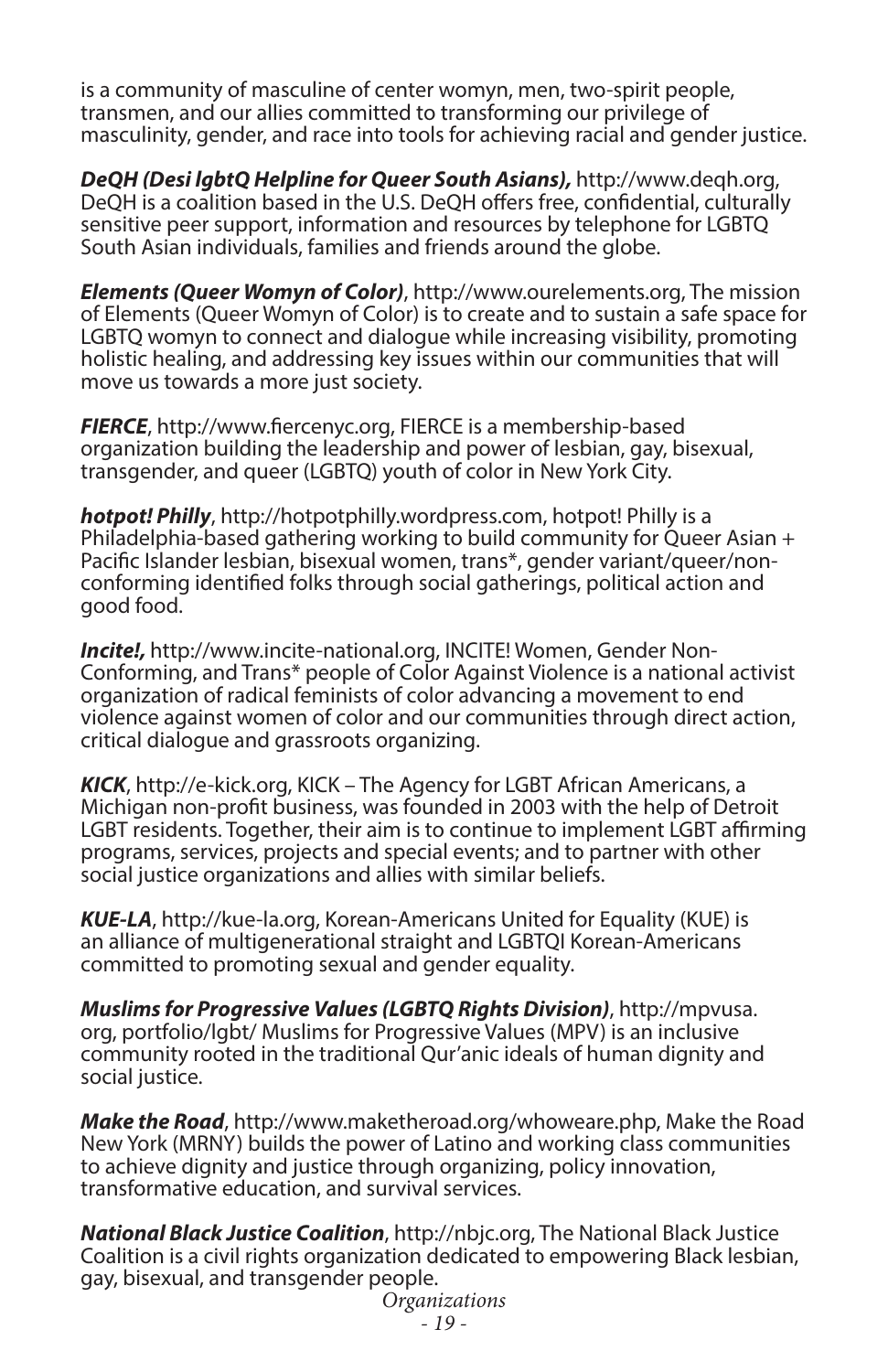*National Center for Black Equity*, www.centerforblackequity.org,The mission of the National Center for Black Equity is to promote a multinational LGBT network dedicated to improving health and wellness opportunities, economic empowerment, and equal rights while promoting individual and collective work, responsibility, and self-determination.

*(NGLTF)National Gay and Lesbian Task Force* , http://www.thetaskforce. org, The mission of the National Gay and Lesbian Task Force is to build the grassroots power of the LGBT community. They do this by training activists, equipping state and local organizations with the skills needed to organize broad-based campaigns to defeat anti-LGBT referenda and advance pro-LGBT legislation, and building the organizational capacity of our movement.

*NQAPIA (National Queer Asian Pacific Islander Alliance)*, http://www. nqapia.org, The National Queer Asian Pacific Islander Alliance is a federation of LGBTQ Asian American, South Asian, Southeast Asian and Pacific Islander organizations. NQAPIA seeks to build the capacity of local LGBT AAPI organizations, invigorate grassroots organizing, develop leadership, and challenge homophobia, racism, and anti-immigrant bias.

*Pipeline Project*, http://www.lgbtpipeline.org, The Pipeline Project is a recruitment, retention, and leadership advancement initiative. The initiative's goals are to produce programs and engage in activities that together represent a long-term effort to increase the number of people of color working within the nation's LGBT rights, service and advocacy sector, and ultimately increase the level of diversity in the leadership of our movement.

*QWOCMAP (Queer Women of Color Media Arts Project)*, http://www. qwocmap.org/festival.html, Queer Women of Color Media Arts Project (QWOCMAP) promotes the creation, exhibition and distribution of new films/ videos that address the vital social justice issues that concern queer women of color and our communities, authentically reflect our life stories, and build community through art and activism.

*Queers for Economic Justice*, http://www.q4ej.org/, Queers for Economic Justice is a progressive non-profit organization committed to promoting economic justice in a context of sexual and gender liberation. Our goal is to challenge and change the systems that create poverty and economic injustice in our communities, and to promote an economic system that embraces sexual and gender diversity.

*Salga NYC*, http://salganyc.org, The South Asian Lesbian & Gay Association of New York City (SALGA) serves to promote awareness, tolerance, acceptance, empowerment and safe spaces for sexual minorities and people of all gender identities, who trace their heritage to South Asia or who identify as South Asian.

*Satrang LA*, http://www.satrang.org, Satrang is a cultural, social, and support organization providing a safe space to empower and advocate for the rights of the South Asian LGBTIQQ community in Southern California through education, networking, and outreach. Satrang works toward ending gender and sexuality based prejudice.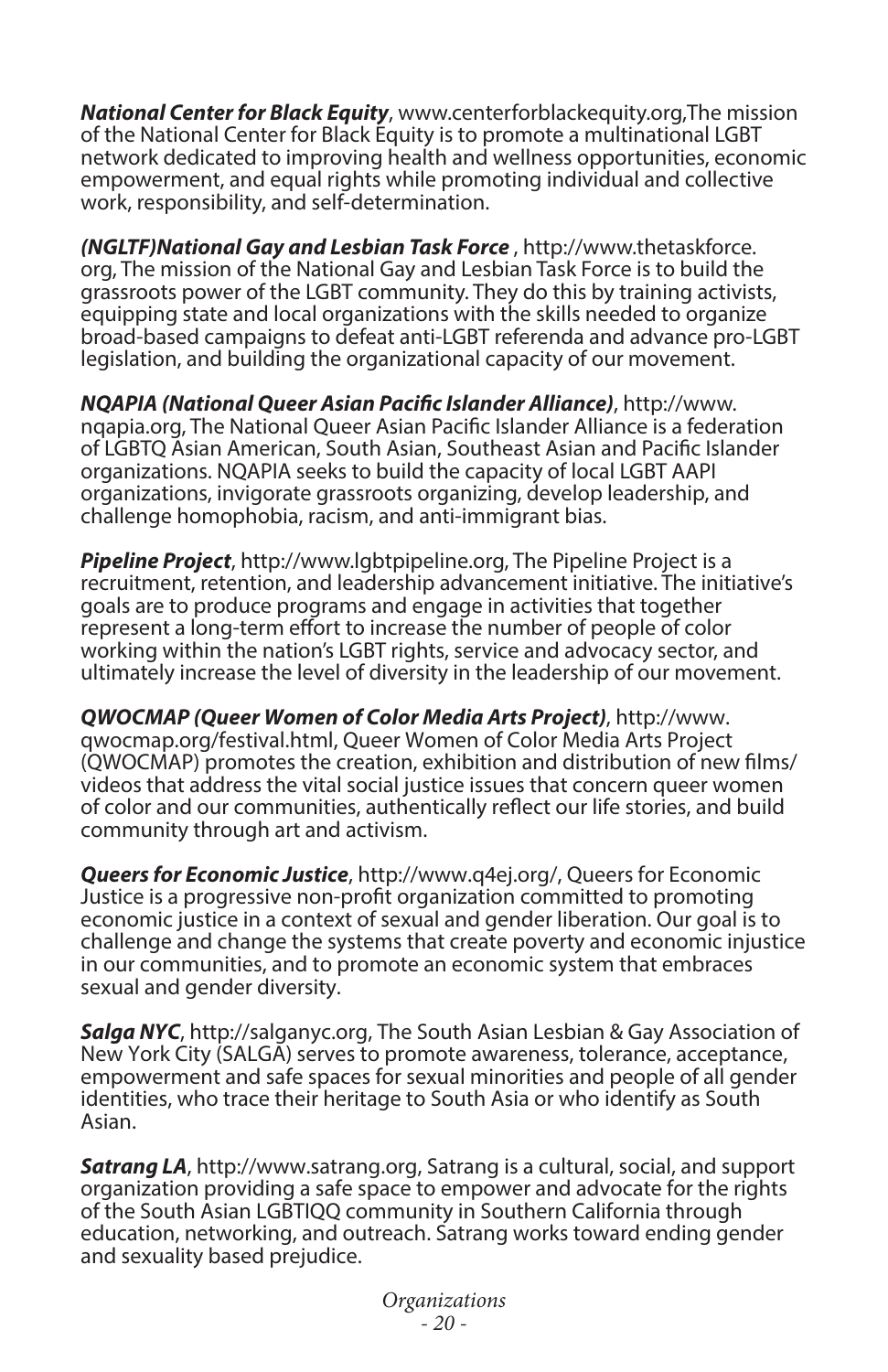*Trikone*, http://www.trikone.org, Founded in 1986 in the San Francisco Bay Area, Trikone is a registered 501(c)(3) non-profit organization for Lesbian, Gay, Bisexual, Transgender, and Queer (LGBTQ) people of South Asian descent, who trace their ethnicities to one of the following places: Afghanistan, Bangladesh, Bhutan, India, Maldives, Myanmar (Burma), Nepal, Pakistan, Sri Lanka, and Tibet.

*Two Spirit Collective*, https://www.facebook.com/pages/First-Nations-Two-Spirit-Collective, The First Nations Collective came together out of a shared commitment to social justice work with an intersectional approach that honors their full selves through education, bearing witness to each others' lives, and personal and spiritual sustainability in the larger social justice and LGBTQ movement.

*Unid@s*, http://www.unidoslgbt.com, The mission of Unid@s, the National Latina/o Lesbian, Gay, Bisexual & Transgender (LGBT) Human Rights Organization is to create a multi-issue approach for advocacy, education and convening of and for our communities.

*Unity Coalition*, http://www.unitycoalition.org, The Unity Coalition is an advocacy organization that was created in 2002. Unity provides opportunities to contact your lawmakers, policy work, community building, and trainings for Latin@s who identify as LGBTQ.

### *Websites & Blogs*

The following is a growing general overview of websites & blogs pertaining to queer people of color. This is not a full and complete listing, our resource library is always growing. If you would like to submit a resource to the list, please contact Crossroads Coordinator Sheltreese McCoy, sheltreese.mccoy@ wisc.edu.

#### *\* This list does not constitute or imply endorsement, recommendations or favoring by the University of Wisconsin-Madison. Opinions and views expressed on these sites do not necessarily reflect the opinions or views of the*

*University of Wisconsin-Madison.*

*ALLGO*, http://allgo.org, A Texas statewide organization for queer people of color that advocates social change and preserving queer Latina/o culture and art.

*Blac(k)ademic*, http://blackademic.com, Critical essays by Black Transgender PhD Dr. Kortney Ryan Ziegler.

*Black Girl Dangerous*, http://www.blackgirldangerous.org, Black Girl Dangerous is a place where queer women and trans\* people of color can make our voices heard on the issues that interest us and affect us, where we can showcase our literary and artistic talents, where we can cry it out, and where we can explore and express our "dangerous" sides: our biggest, boldest, craziest, weirdest, wildest selves.

*Cherrie Moraga*, http://www.cherriemoraga.com, Cherrie L. Moraga is a *Websites & Blogas*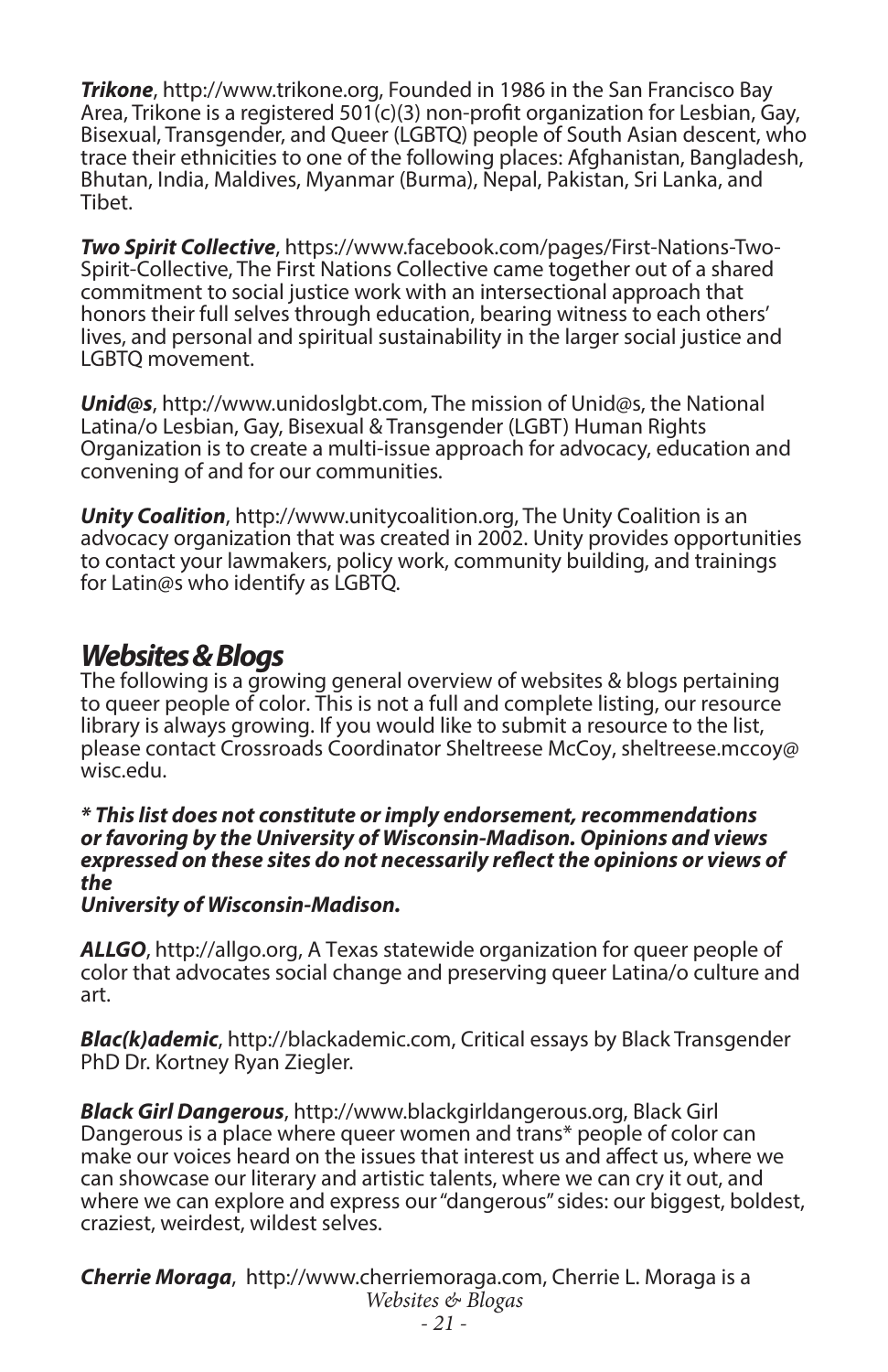playwright, poet and essayist whose plays and publications have received national recognition. In 2007, she was awarded the United States Artist Rockefeller Fellowship for Literature.

*Colorlines News*, http://colorlines.com/gender-sexuality, Colorlines is a daily news site where race matters, featuring award-winning investigative reporting and news analysis.

*Globalqueerdesi*, http://globalqueerdesi.wordpress.com, This blog has essentially come out of the need in the diaspora for a one stop destination for information and resources pertaining to queer issues.

*Ignacio Rivera*, http://www.ignaciorivera.com, Ignacio C. Rivera is a Two-Spirit, Black-Boricua Taíno queer performance artist, activist, filmmaker, lecturer and sex educator.

*Imam Daayiee Abdullah*, http://daayieesplaceofinnerpeace.com, Daayiee Abdullah is a gay Muslim who has been fighting against discrimination and hatred towards homosexuals and muslims alike.

*Isis King*, http://www.kingisis.com, Isis King, an artist hailing from Prince George County, Maryland, is a graduate of the Arts Institute of Philadelphia. She became the first woman of transgender experience to compete on America's Next Top Model.

*Janet Mock Blog*, http://janetmock.com/blog, After publicly proclaiming her identity as a trans woman, Janet focused her efforts on speaking about the struggles, triumphs and portrayals of girls and women like herself.

*Jose Antonio Vargas*, http://joseantoniovargas.com, Jose Antonio Vargas is a journalist, filmmaker, and the founder of Define American, a campaign that seeks to elevate the immigration conversation.

*Kenyon Farrow*, http://kenyonfarrow.com, Kenyon Farrow has been working as an organizer, communications strategist, and writer on issues at the intersection of HIV/AIDS, prisons, and homophobia.

*Kokumomedia*, http://kokumomedia.com, KOKUMOMEDIA is a multimedia production company that uses music, film, literature, and philanthropy to illuminate the experiences of TGI (Trans\*, Gender Non-Conforming, Intersex) people of color.

*La Bordena Nube Brillante*, http://nube-brillante.tumblr.com, The Tumblr of Sam Andazola, a Trans Chicana from El Paso (La Chuca/Chucotown), Texas.

*Laverne Cox,* http://lavernecox.com, is an American actress, reality television star, television producer, and transgender advocate.

*Malika's Indian Transgender Blog*, http://malikatv.blogspot.com, News, Views and Articles of interest for the Transgender Woman.

*Mia Mingus*, http://leavingevidence.wordpress.com, Mia Mingus is a queer disabled transnational adoptee writer, community educator and organizer working for disability justice and transformative justice responses to child *Websites & Blogas*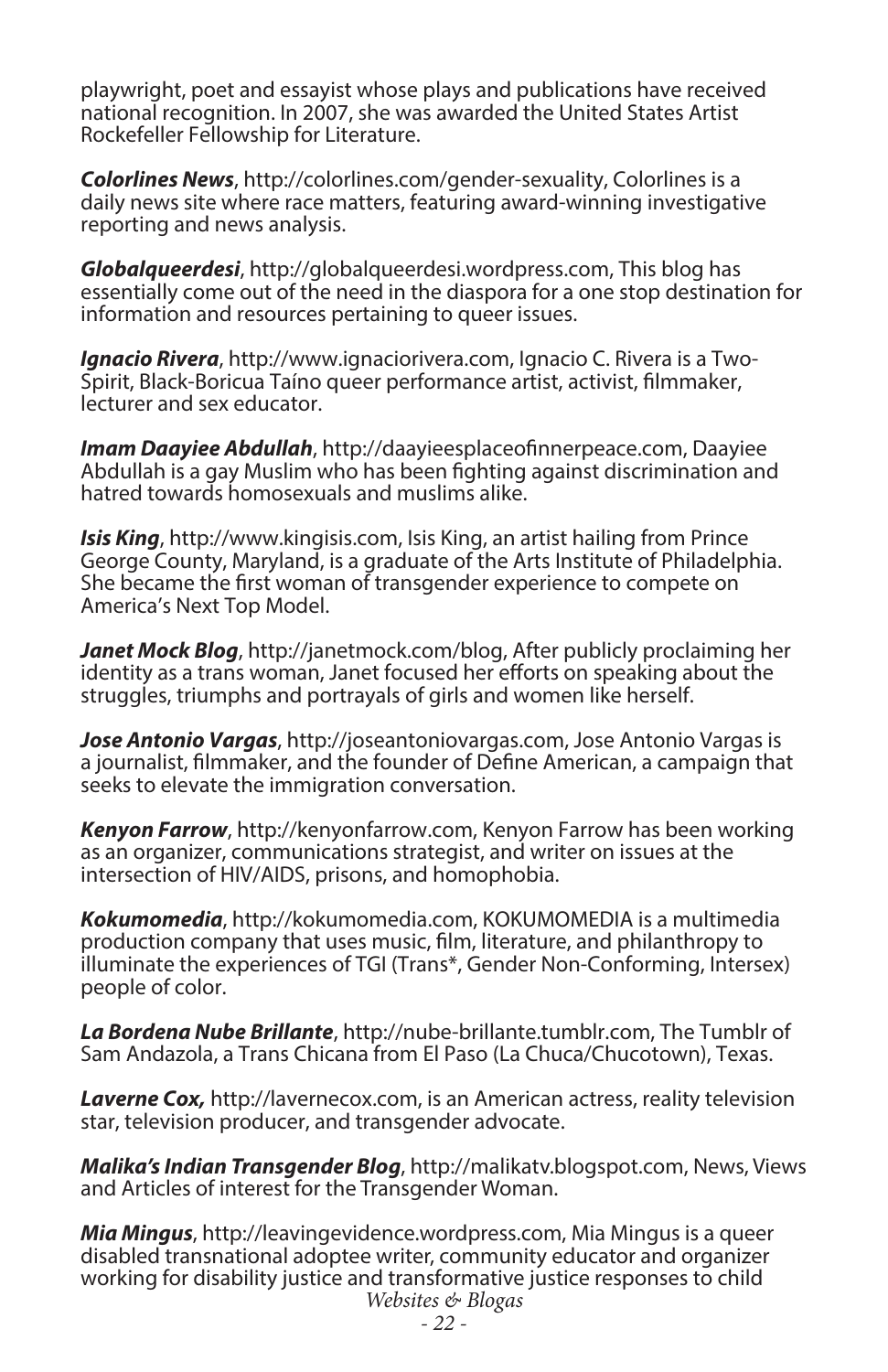sexual abuse.

*Paulina Helm Hernandez*, http://southernsonnewground.org, Paulina is also a founding member of the national First Nations/Two Spirit Collective, a queer & trans indigenous movement-building cadre. She currently sits on the Vision and Strategies Council of Kindred Southern Healing Justice Collective.

*Pauline Park*, http://paulinepark.com, Pauline Park is a Korean American transgender activist. She is the chair of the New York Association for Gender Rights Advocacy (NYAGRA) a statewide transgender advocacy organization that she co-founded in 1998.

*PinayTG*, http://pinaytg.blogspot.com, This is the online journal of Naomi Fontanos, a transgender (TG for short) Filipina (Pinay for short) human rights defender.

*Queer and Present Danger*, http://aqueerandpresentdanger.tumblr.com, A Queer and Present Danger a place to sort out challenges and write about them and how we construct our relationship to include and accommodate our needs.

*Queer Asian Pacific – Islander Alliance*, http://qapa.org, QAPA is committed to providing a supportive social, political, and educational environment for lesbian, gay, bisexual, trans\*, and questioning people of Asian and Pacific Islander heritage in the Boston and New England area.

*Queer People of Color Tumblr*, http://www.tumblr.com/tagged/queerpeople-of-color, The Tumblr tags of anything and everything 'queer people of color.'

*Social Justice Sexuality Project*, http://www.icpsr.umich.edu/icpsrweb/ICPSR/ studies/34363, The Social Justice Sexuality Project (SJS) is one of the largest national surveys of Black, Latina/o, Asian and Pacific Islander, and multiracial lesbian, gay, bisexual, and transgender (LGBT) people.

*Sonya Renee*, http://www.sonya-renee.com, Sonya Renee is a National and International poetry slam champion, author and educator and founder of the intersectional international movement, "The Body is Not An Apology."

*TransAPIvoices*, http://www.youtube.com/user/transAPIvoices, This is a collaboration channel of trans and gender non-conforming (gnc) Asians and Pacific Islanders (API). This channel is for trans/gnc API individuals to share their narratives and experiences of how they navigate and negotiate their identities.

*Trans Griot*, http://transgriot.blogspot.com, News, opinions, commentary, history and a little creative writing from a proud African-American transwoman about the world around her.

*Urvashi Viad*, http://www.urvashivaid.net, Urvashi Vaid is a lawyer, community organizer, writer and attorney who is a leader in the LGBT and social justice. She is currently Director of the Engaging Tradition Project at the Center for Gender and Sexuality Law at Columbia Law School.

*Visibility Project*, http://www.visibilityproject.org, A national portrait + video *Websites & Blogas*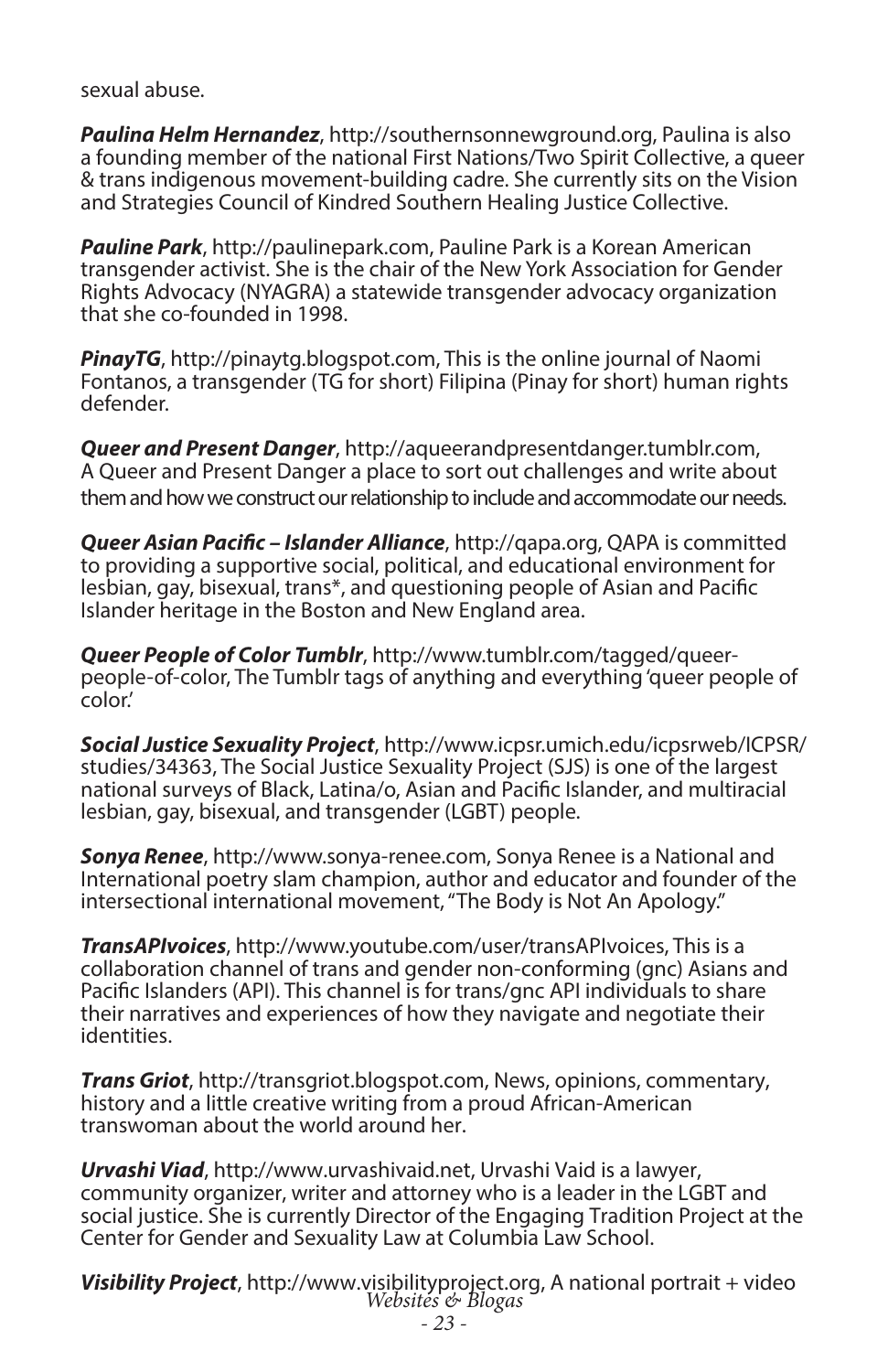project dedicated to the Queer Asian American Women, Trans, and Gender non-conforming communities. The Visibility Project breaks barriers through powerful imagery and storytelling.

*Wu Tsang*, http://wutsang.com, WU TSANG is a Los Angeles based filmmaker, artist, and performer.

*Zuna*, http://zunainstitute.org, Through a national effort, Zuna advocates for Black lesbian position on national issues and brings a collective Black lesbian community into a national presence. Through community organizing, training, and networking. Zuna will focus on eliminating barriers to a better quality of life for Black lesbians. These barriers may be based on, but not limited to, sexual orientation within Black communities, race within the LGBT communities, and the impact of being Black, lesbian, and female within the larger society.

# *QPOC National Conferences*

The following is a growing general overview of national conferences pertaining to queer people of color. This is not a full and complete listing, our resource library is always growing. If you would like to submit a resource to the list, please contact Crossroads Coordinator Sheltreese McCoy, sheltreese. mccoy@wisc.edu.

#### *\* This list does not constitute or imply endorsement, recommendations or favoring by the University of Wisconsin-Madison. Opinions and views expressed on these sites do not necessarily reflect the opinions or views of the University of Wisconsin-Madison.*

*New England Queer People of Color Conference*, Spring, Brown University. The New England Queer People of Color (QPOC) Conference strives to provide visibility, liberation, and empowerment for queer-identifying people of color in the North East Region of the United States. qpocne2015.wordpress.com/

*Queer People of Color Conference* (University of California Colleges and Universities), Spring, University of California - Santa Barbara, Location Varies Annually. Queer People of Color Conference aims to create a space for queer communities of color and allies to come together to engage in meaningful dialogues focused on the intersections of the multidimensional identities of queer people of color (QPOC).

careerqueerscalifornia.blogspot.com/p/conferences.html

*BlaqOUT Conference*, Spring, BlaqOUTucr@gmail.com, University of California - Riverside. Through this conference, we hope to create safe and courageous spaces that foster the discussion of issues relevant to those who self identify as Black/African American or of African communities on the LGBT spectrum. Various workshops, keynotes, and activities will be designed to unite our communities.

blaqoutucr.blogspot.com

#### *Upper Midwest Queer People of Color and Indigenous Peoples Conference*,

Spring, University of Minnesota Twin Cities. For and by QPOC communities in the Upper Midwest(Minnesota, Wisconsin,Iowa, this first annual QPOCC seeks to empower marginalized communities through education, advocacy, *National Conferences*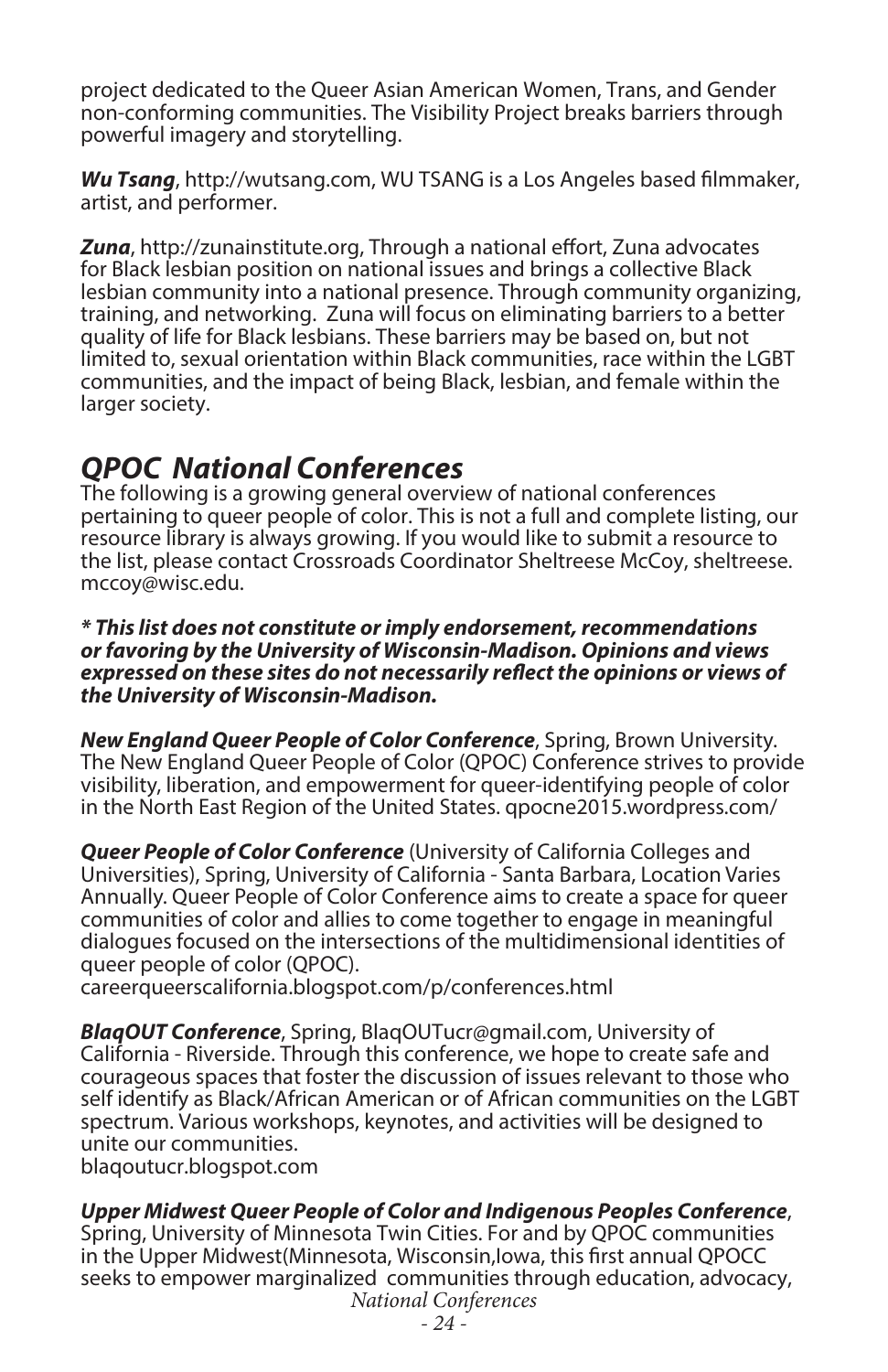and community building. midwestqpocc.wordpress.com/2014/08/15/uppermidwest-queer-people-of-color-conference-2015/

*Queer and Asian Conference*, Spring, qaconference@gmail.com, University of California - Berkeley. Each year, QACON brings together more than 400 attendees from all across the U.S. for a weekend of queer & Asian celebration, empowerment, education, and community here on the UC Berkeley campus. https://www.facebook.com/queerasianconference/

*Wisconsin Queer People of Color Conference*, University of Wisconsin - Madison. The Wisconsin Queer People of Color Conference is a statewide gathering of self identified Q/TPoC people and their allies. WQPOCC is an opportunity to explore the unique needs and interest of the community. Registration Fee: \$25.00. msc.wisc.edu/QPOC

### *Mainstream Conferences with QPOC Sections*

*Asterisk Trans\* Conference*, Spring, University of California - Riverside. Join us for a college conference to build community for trans\* people and allies, to address trans\* health and well-being, and to provide education and resources for trans\* youth advocates. Organized by Asterisk of UCR and the LGBT Resource Center, with support from The California Endowment, the conference welcomed over 350 participants in 2015. People of all gender identities and expressions are welcome to attend. http://asteriskconference.blogspot.com/

*Creating Change Conference*, Spring, Location varies annually. Creating Change is for you if you are: an activist and organizer in your community, campus or workplace; a board member, staff member or leader in a LGBT organization, community center or foundation; an elected or appointed official; a change agent for justice, freedom & equality for all. In other words, Creating Change has something for everyone! featuring over 340 workshops creatingchange.org

*Black Transman Inc Conference*, Spring, Dallas, Texas. Black Transmen, Inc is making a reputation as a beacon to a movement that is removing barriers and building coalitions that will help enhance the quality of life for thousands of people. The Annual Advocacy Conference will address disparities with resolutions, featuring comprehensive training workshops on leadership, alliance and community building, a Career Fair and a Health and HIV/AIDS Fair. www.blacktransmen.org

*The Midwest Bisexual Lesbian Gay Transgender Ally College Conference MBLGTACC*, Spring, location varies annually. MBLGTACC has been held each February since 1993 to promote leadership, activism, networking, diversity, health, and empowerment among Gay, Lesbian, Bisexual, Transgender, Intersex and Allied students, staff, and faculty around the United States and Canada. It is the largest and oldest regional LGBT college conference in North America. https://saapps.illinoisstate.edu/dos/mblgtacc2015/ *Philly Trans Health Conference*, Summer, Philadelphia, Pennsylvania

PTHC proudly offers a space for Trans\* people and our allies, families, and providers to come together to re-envision what health means for Trans\* people. The focus of this unique conference is promoting transgender health *National Conferences*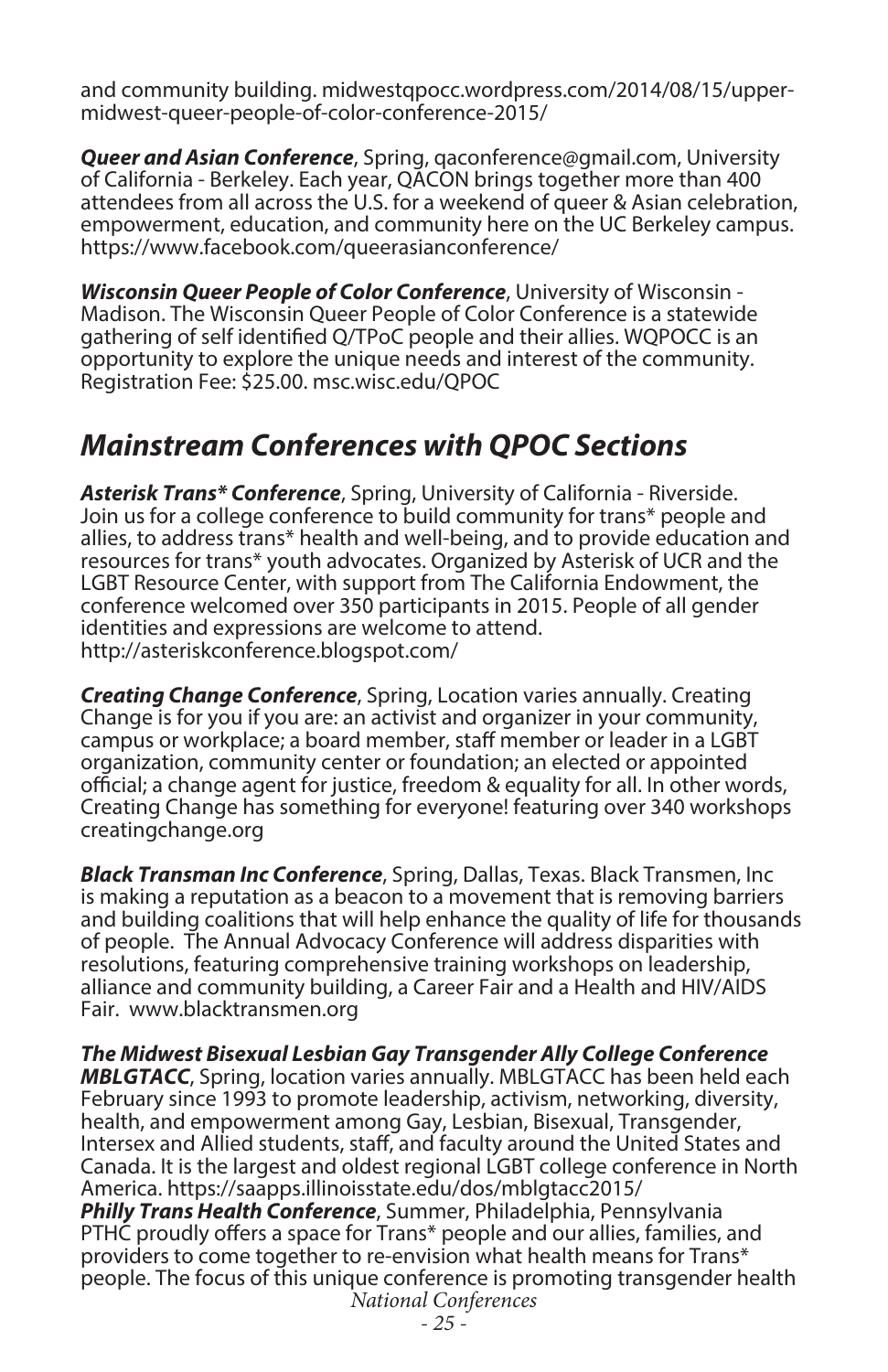and wellness in mind, body, spirit, and community. www.trans-health.org

*Southern Comfort Conference*, Fall, Fort Lauderdale Florida (2015-2017) A support & education conference for families of gender variant loved ones. We started last year with a 4 hour group support session and had such a great response that we now have a full day of speakers, panels and activities. southerncomfortconference.org

*Student Social Justice Training Institute*, location varies annually. Past participants have found SJTI to be an intense experience designed to deepen understanding of the dynamics of oppression at the individual, group, cultural, and systems levels through the lens of race and racism. www.sjti.org/home\_student.html

# *Faith & Spirituality*

The following is a growing general overview of religious and spiritual organizations pertaining to queer people of color. This is not a full and complete listing, our resource library is always growing. If you would like to submit a resource to the list, please contact Crossroads Coordinator Sheltreese McCoy, sheltreese.mccoy@wisc.edu.

*\* This list does not constitute or imply endorsement, recommendations or favoring by the University of Wisconsin-Madison. Opinions and views expressed on these sites do not necessarily reflect the opinions or views of the University of Wisconsin-Madison.*

#### **MUSLIM**

#### *Muslim Alliance for Sexual and Gender Diversity*

facebook.com/TheMASGD The Muslim Alliance for Sexual and Gender Diversity works to support, empower and connect LGBTQ Muslims.

#### *Muslims for Progressive Values*

mpvusa.org

MPV establishes and nurtures vibrant progressive Muslim communities. They do this by creating opportunities for religious discourse, volunteer and community activities, and cultural events bringing together the arts, spirituality and social activism

#### *LGBT Muslims*

islamandhomosexuality.com

This website discusses the issues surrounding Islam and sexual, as well as gender, diversity. The site offers diverse and positive perspectives from varies individuals, organizations, and does its best to give historical background to these modern issues.

#### **CHRISTIAN**

#### *The Fellowship*

radicallyinclusive.com

The Fellowship is a coalition of Christian churches and ministries which recognize the need for networking, accountability, fellowship and resource

> *Faity & Spirituality - 26 -*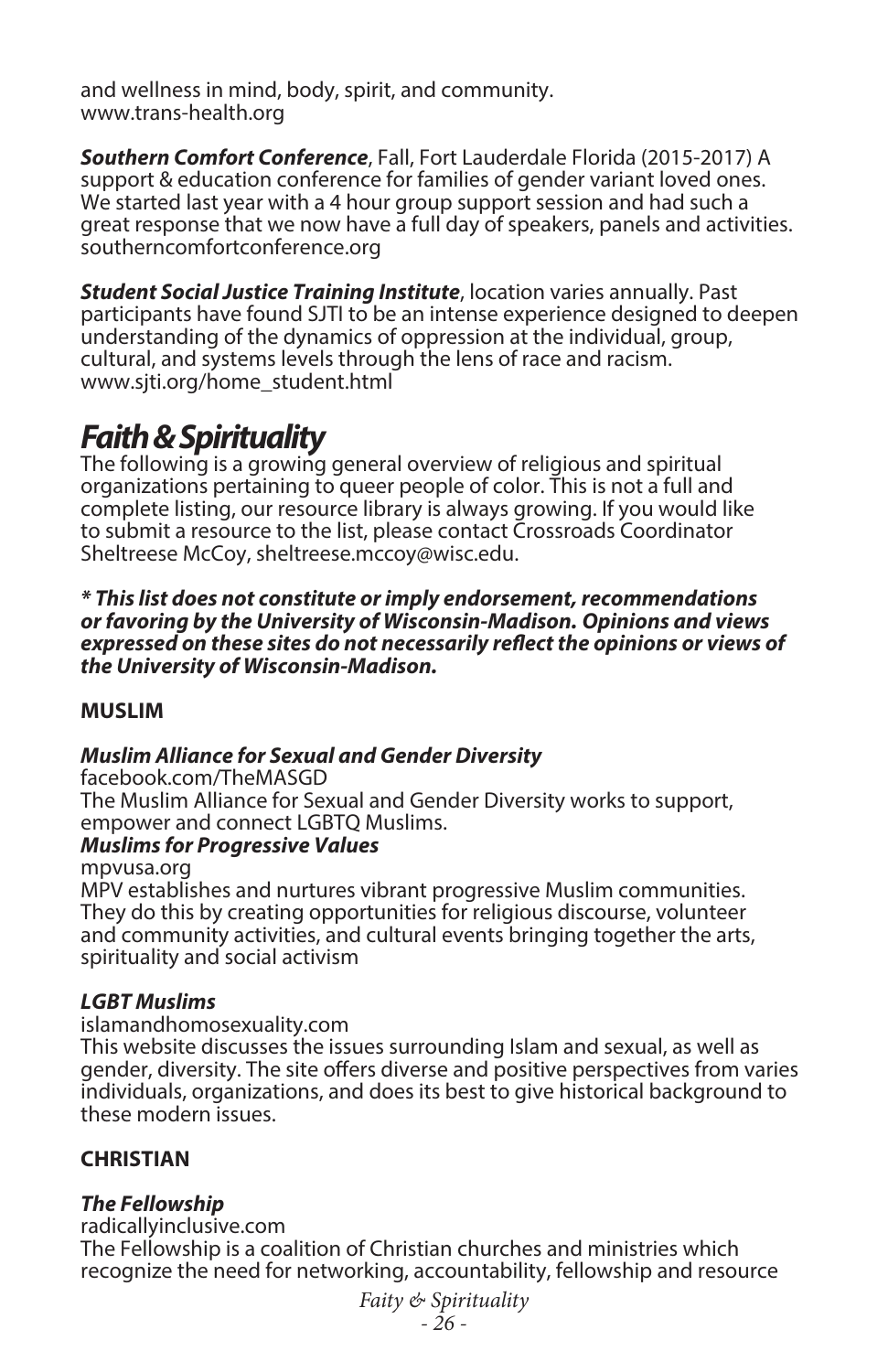#### facilitation.

#### *Unity Fellowship*

unityfellowshipchurch.org/mainsite Founded in 1982 by Archbishop Carl Bean, Unity Fellowship is a non profit organization dedicated to serving LGBTQ People of Color in the Los Angeles area.

#### *Many Voices: A Black Church Movement for Gay and Transgender Justice* manyvoices.org

Many Voices is a Black church movement for gay and transgender justice, they envision a community that embraces the diversity of the human family and ensures that all are treated with love, compassion, and justice.

#### *United Church of Christ*

ucc.org The United Church of Christ (UCC) is a distinct and diverse community of Christians that come together as one church to join faith and action.

#### *Metropolitan Community Churches*

mccchurch.org Metropolitan Community Churches are on a bold mission to transform hearts, lives, and history. MCC believes in Do justice, show kindness, and live humbly with God.

#### *Gay Church Organization*

gaychurch.org Gay church organization is a LGBTQ Church Directory. It features the largest welcoming and affirming church directory in the world.

#### **CATHOLOCISM**

#### *Dignity USA*

dignityusa.org/frontpage

DignityUSA envisions and works for a time when Gay, Lesbian, Bisexual and Transgender Catholics are affirmed and experience dignity through the integration of their spirituality with their sexuality, and as beloved persons of God participate fully in all aspects of life within the Church and Society.

#### *Reconciling Works*

#### reconcilingworks.org/

Reconciling Lutherans is a program of ReconcilingWorks for individuals. People of every age, class, color, ethnic origin; people of all sexual orientations and gender identities; people who are single, married, divorced, separated, blessed or partnered; people who are temporarily-able, disabled, or of differing abilities.

#### **JUDAISM**

#### *Interfaith Family*

interfaithfamily.com Interfaith Family provides resources for how to learn about Jewish life, practices and customs.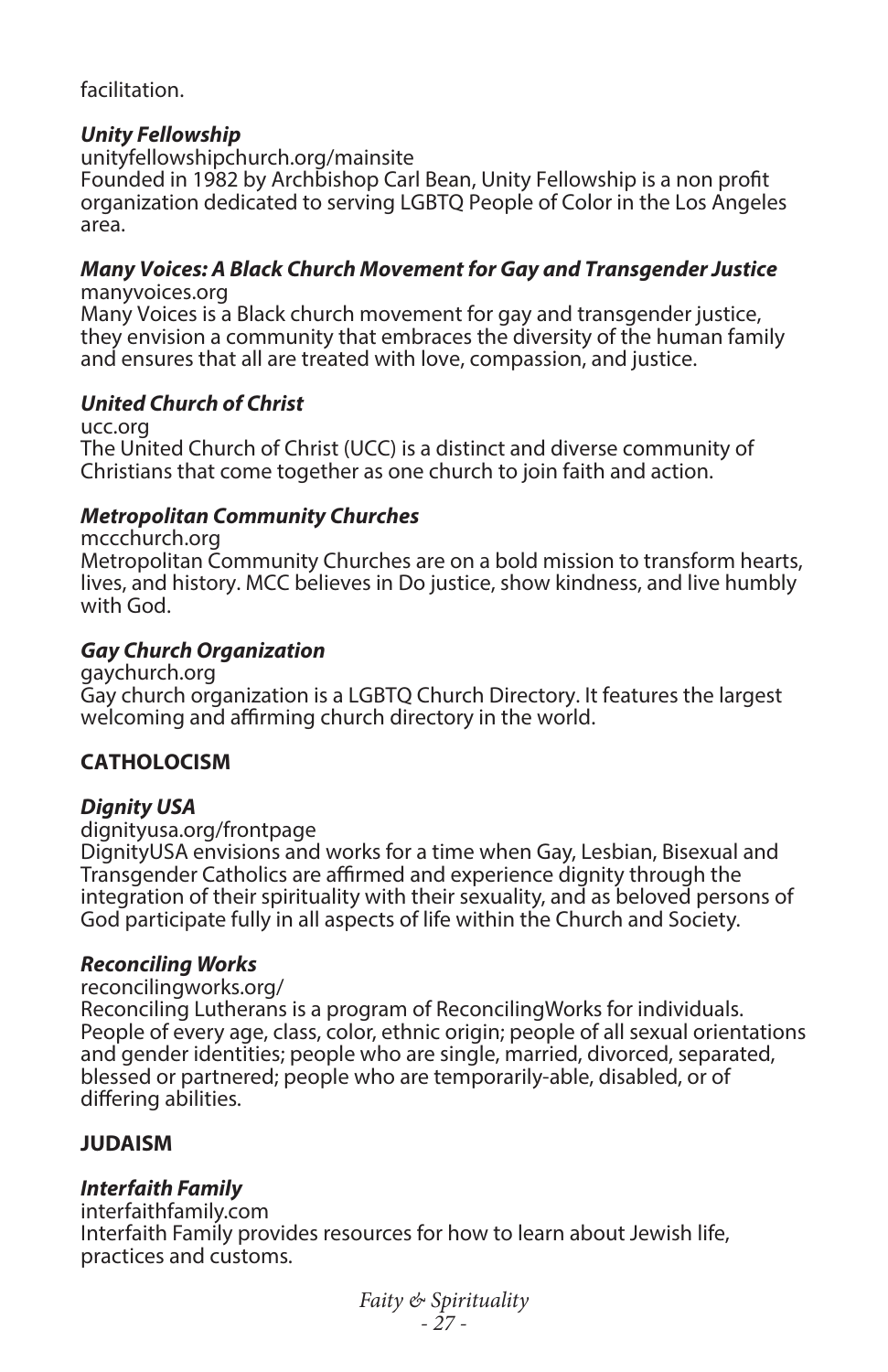#### **ATHEIST/AGNOSTIC**

#### *Patas*

#### patas.co/

Founded in February 14, 2011, the Philippine Atheists and Agnostics Society is a trailblazer of critical thinking, free thought and scientific inquiry in the Philippines.

#### *Black Nonbelievers, Inc*

blacknonbelievers.wordpress.com/

Black Nonbelievers (BN) is a 501 c3 non-profit fellowship of nonbelievers headquartered in the Atlanta area that is dedicated to providing an informative, caring, festive and friendly environment. It strive to connect with other Blacks (and their allies) who are living free of religion and irrational beliefs, and might otherwise be shunned by family and friends.

#### **INTERFAITH**

#### *Institute for Welcoming Resources*

welcomingresources.org/about.htm

The purpose of this ecumenical group is to provide the resources for multiple denominations whereby churches become welcoming and affirming of all congregants regardless of sexual orientation and gender identity.